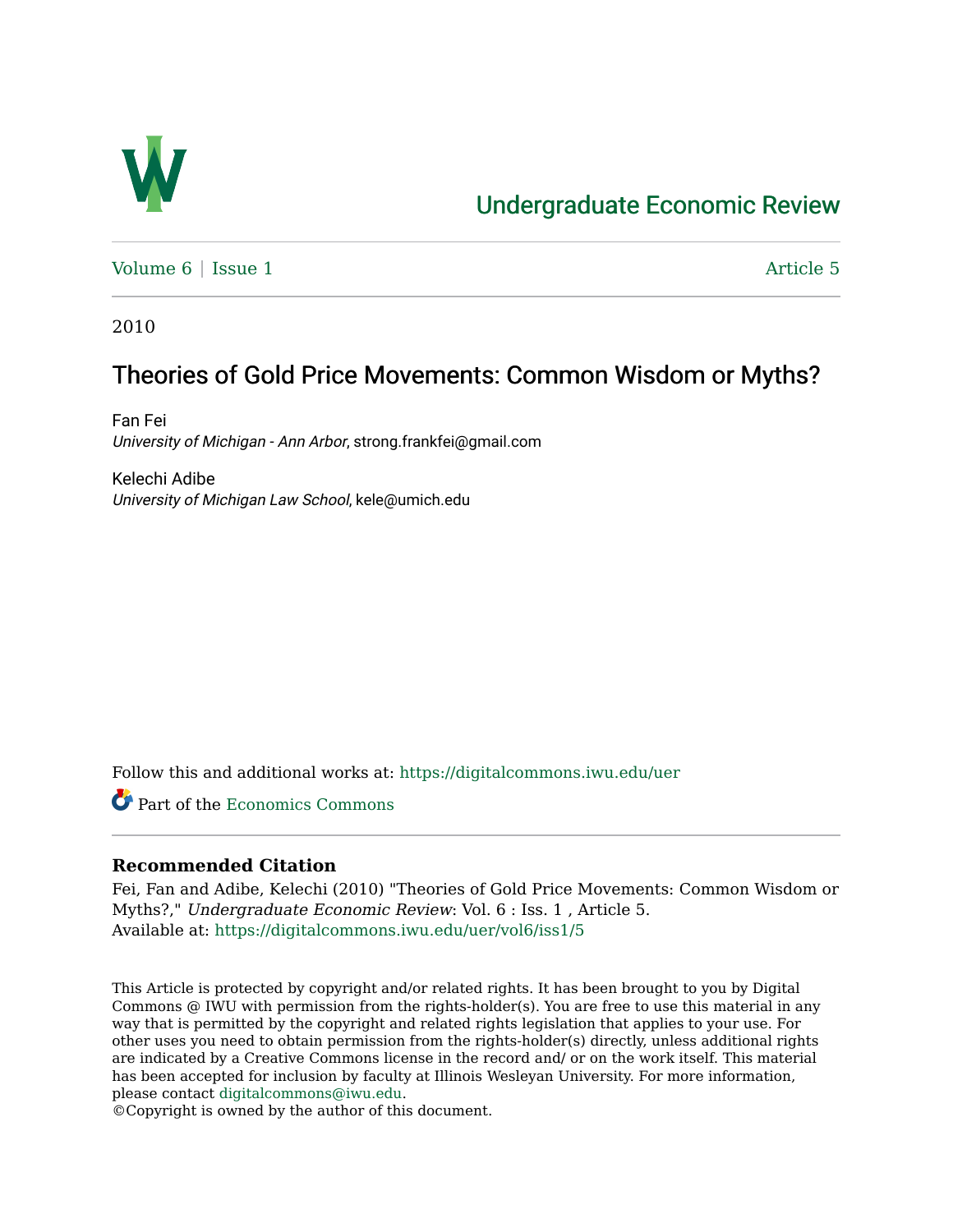## Theories of Gold Price Movements: Common Wisdom or Myths?

## **Abstract**

This paper examines several of the explanations commonly provided regarding gold and its price movements. We consider the safe haven, inflation hedge, and dollar destruction hypotheses. The results are mixed. Our data does not support the theories that gold is a safe haven or an inflation hedge. We find that gold is a zero-beta asset and there is a strong negative correlation between gold and the value of the US dollar in the post Bretton-Woods era. The decomposition of gold prices under a semi-structural model finds the aggregate demand shock, monetary policy shock, and precautionary demand shock of gold all only have modest influence on the price movement of gold.

## Keywords

Gold price, Safe Haven, Inflation Hedge, Zero-Beta Asset, Structural Shocks

## Cover Page Footnote

This paper is one chapter of the authors' bachelor's honors theses of economics. This piece of work started in the fall term of 2008 in the macroeconomic workshop led by Professor Robert Barsky. We are very grateful for the generous help and valuable advice we got from Professor Barsky and Professor Lutz Kilian. We owe an intellectual debt to Professor Kilian on the Cargo Index of world economic activity. All errors are our own.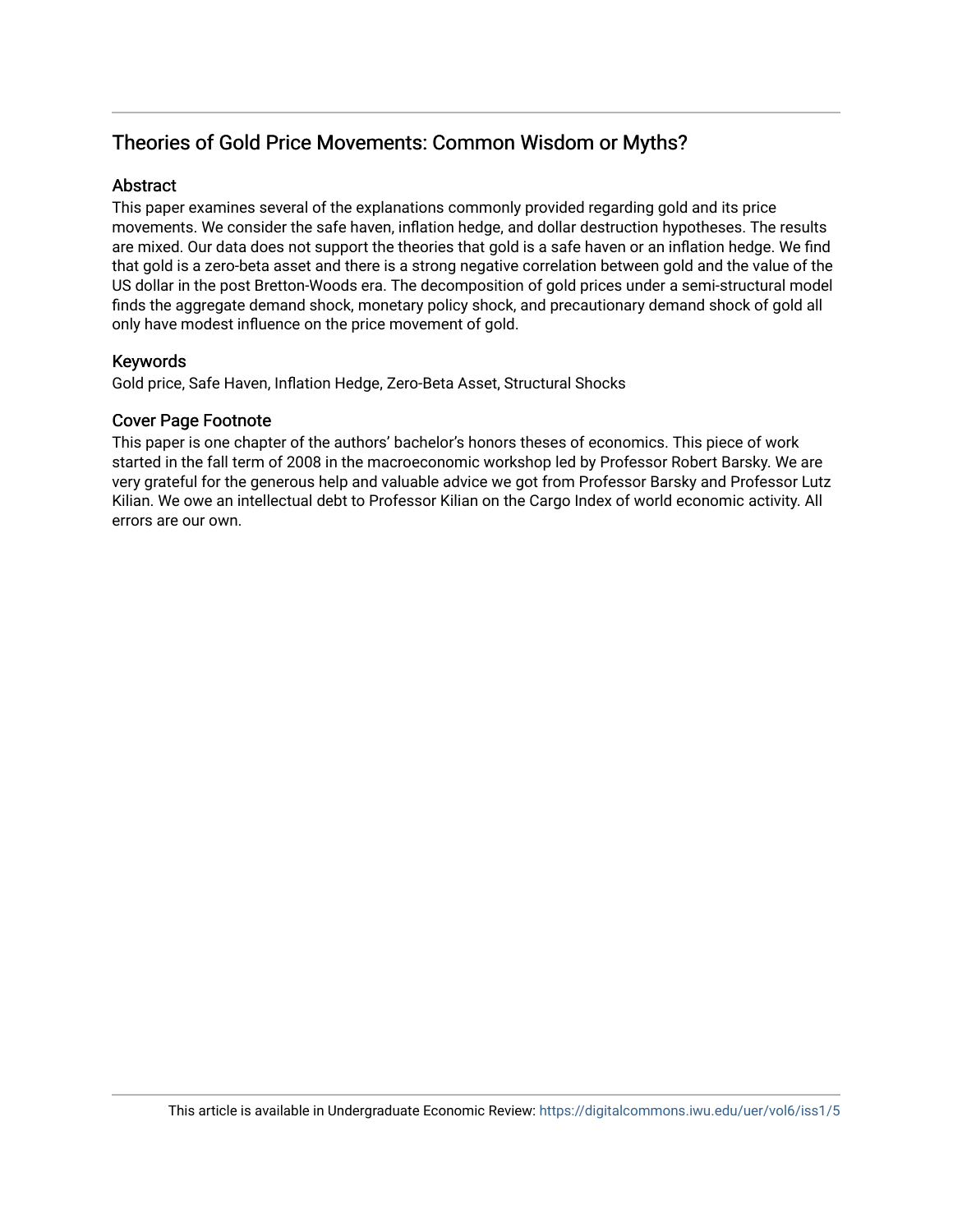## **1. Introduction**

Gold has a unique status in the economic world: a precious medal with wide uses, a store of wealth, and for a long time, the measure of economic power of nations and the cornerstone of international monetary regimes. In recent years, the world witnessed an aggressive growth in gold price. The role of gold in investment has drawn more attention since this transformational economic crisis began to unfold in 2008. This paper is another attempt to disentangle the price movement of gold after the Bretton-Woods system, the last international monetary regime based on gold. To what extents can we understand the price movement of gold? Can we find support for some popular opinions about gold on finance media? For instance: is gold a safe haven, a negative-beta asset, or an inflation hedge? How should we think about gold: a commodity or a currency? This paper provides some thoughts on these questions.

#### **1.1 Gold and the Gold Standard**

Returning to gold standard has never been seriously discussed for decades. After waves of gold reserves sales in the last fifteen years or so, gold is being seen more and more as a common commodity. But history has a long shade in economic thinking and economic activities; one cannot fully understand the current status of gold and its price fluctuations while totally disregarding its history.

Gold has been used in rituals, decorations, and jewelry for thousands of years. Its unusual chemical properties—high density, superb malleability, imperishable shine—and its genuine rarity all contribute to it being the most coveted commodity in nearly every culture. But it is not until in the late nineteenth century when the gold standard formed that gold went onto the central stage of global economic life. In that half a century, on one hand there was a huge supply shock of gold as a result of the Gold Rushes; on the other hand there was soaring demand for a global monetary medium of high value to finance the rapid industrialization and the emerging international trade and banking. And the fact that Britain, the indisputable super power then, had adopted the gold standard and a series of historical incidents led all major economies save China signed up to gold by 1900.

The gold standard, under which gold coins and fiat money could be converted at banks freely at a pre-set official rate and nations settled balance differences in gold, has intrinsic deflationary pressure: the inelastic supply of gold always made the money supply insufficient in a growing economy with rising productivity (insufficient liquidity). To keep up with demand for money, monetary authorities developed the "gold-exchange standard": bank notes of major economies could also be treated as reserve assets. But the faith in the convertibility of foreign reserves (ultimately the commitment of monetary policy of reserve-currency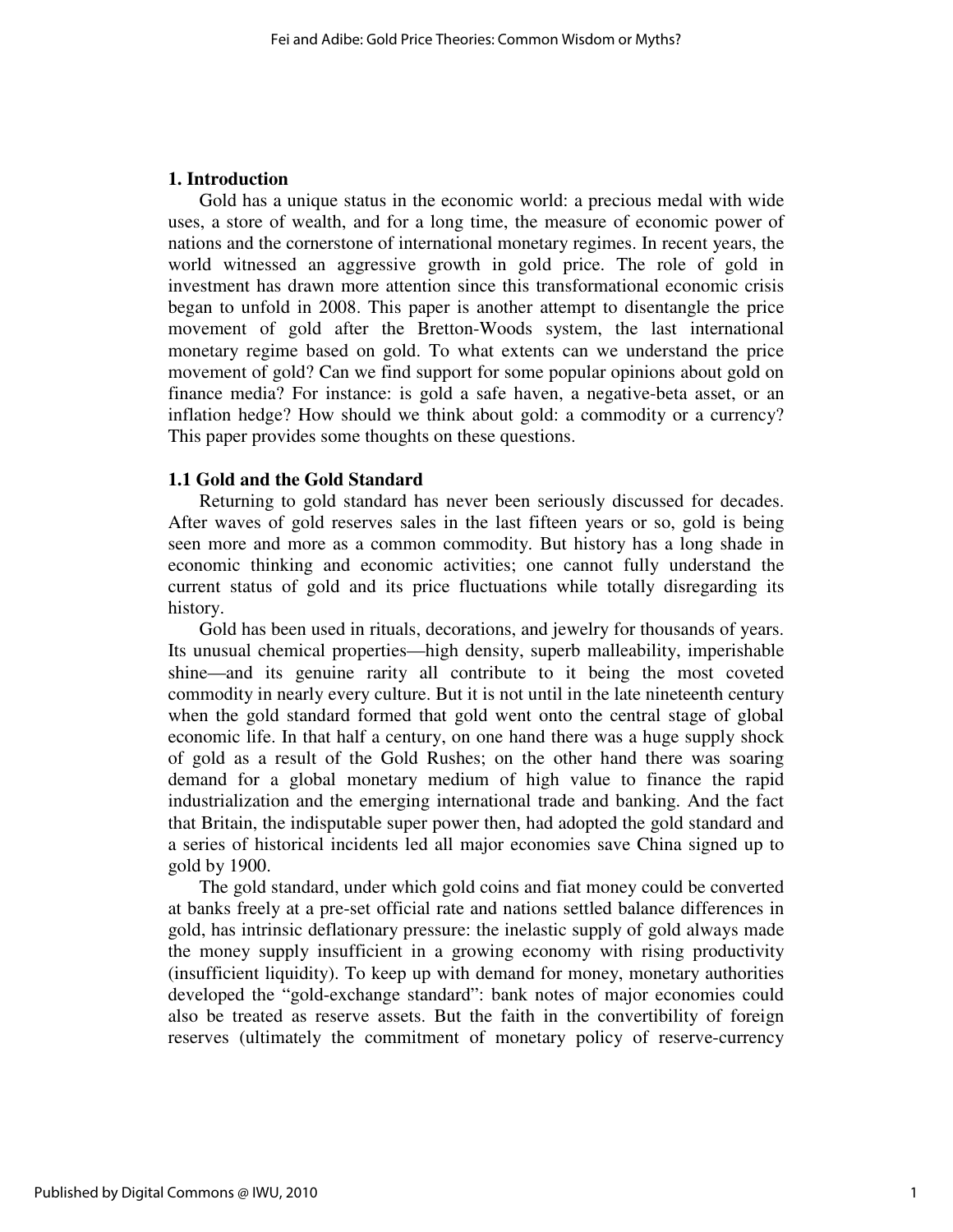countries) was always fragile. The huge global deflation after the collapse of foreign reserves under the interwar gold-exchange standard and the "neighbor thy beggar" policies largely caused the Great Depression.

After the Great Depression and WWII, a new international monetary system, the Bretton-Woods system was founded. The implemented Bretton-Woods system<sup>1</sup> was a fix-exchange-rate gold-dollar standard regime. Under it, the U.S. monetary authority was immediately put into a dilemma: with the U.S. being the sole de-facto reserve-currency country, whichever policy the Fed implemented—expansionary or tight money, it would lead to either the erosion of confidence on the dollar or a deflationary pressure worldwide. Also, domestic policy goals, such as maintaining economic growth and low employment, and the responsibility of reserve-currency country to stabilize the value of the dollar were often conflicting. These problems worsened in 1960s with the increasing expenditure on social welfare programs and the war in Vietnam. Pressure from foreign governments and speculators on financial markets and U.S. government pushed Bretton-Woods System to an end in 1973.

Since 1973, gold could be publicly traded with little government intervention.<sup>2</sup> It is no longer directly linked to any nation's monetary policy or the value to any currency. The central banks continued to hold considerable amount of gold reserves for strategic or confidence reasons. There have been debates in academia on the better use of the former monetary gold.<sup>3</sup> Since 1990s, Bank of England, Swiss National Bank and central banks of Eastern Bloc countries have sold great amount of their gold reserves.

## **1.2 Gold Demand**

Gold has both private demands and government demands. As previously discussed, in the gold-standard era, government demand is monetary gold. In post Bretton-Woods era, central banks still hold great amount of gold reserves as strategic assets ("war chest") but the government demands are not that active and influential as they were in gold-standard years. $4$  Private demands can be further

 $\overline{a}$ 

<sup>&</sup>lt;sup>1</sup> The implemented Bretton-Woods system is pretty different from the designs. See the book "A Retrospective on the Bretton Woods System" for reference.

 $2$  This is only the case in the West. In all Communist countries, private possession and trading of gold bars or coins were prohibited. These policies ended in the Eastern Bloc countries and the former Soviet Union countries in early 1990s. But in countries like China or North Korea, the state still holds tight control over gold production and private possession of gold.

<sup>&</sup>lt;sup>3</sup> For instance, see the paper "The benefits of expediting government gold sales" by Henderson and Salant et al.

<sup>&</sup>lt;sup>4</sup> Most governments don't increase their holds for gold. Many countries began to their gold reserves. On the whole, government demands have been negative (in other words, net supply) for at least a decade. Only few countries, like Russia and China, are increasing their gold reserves in recent years.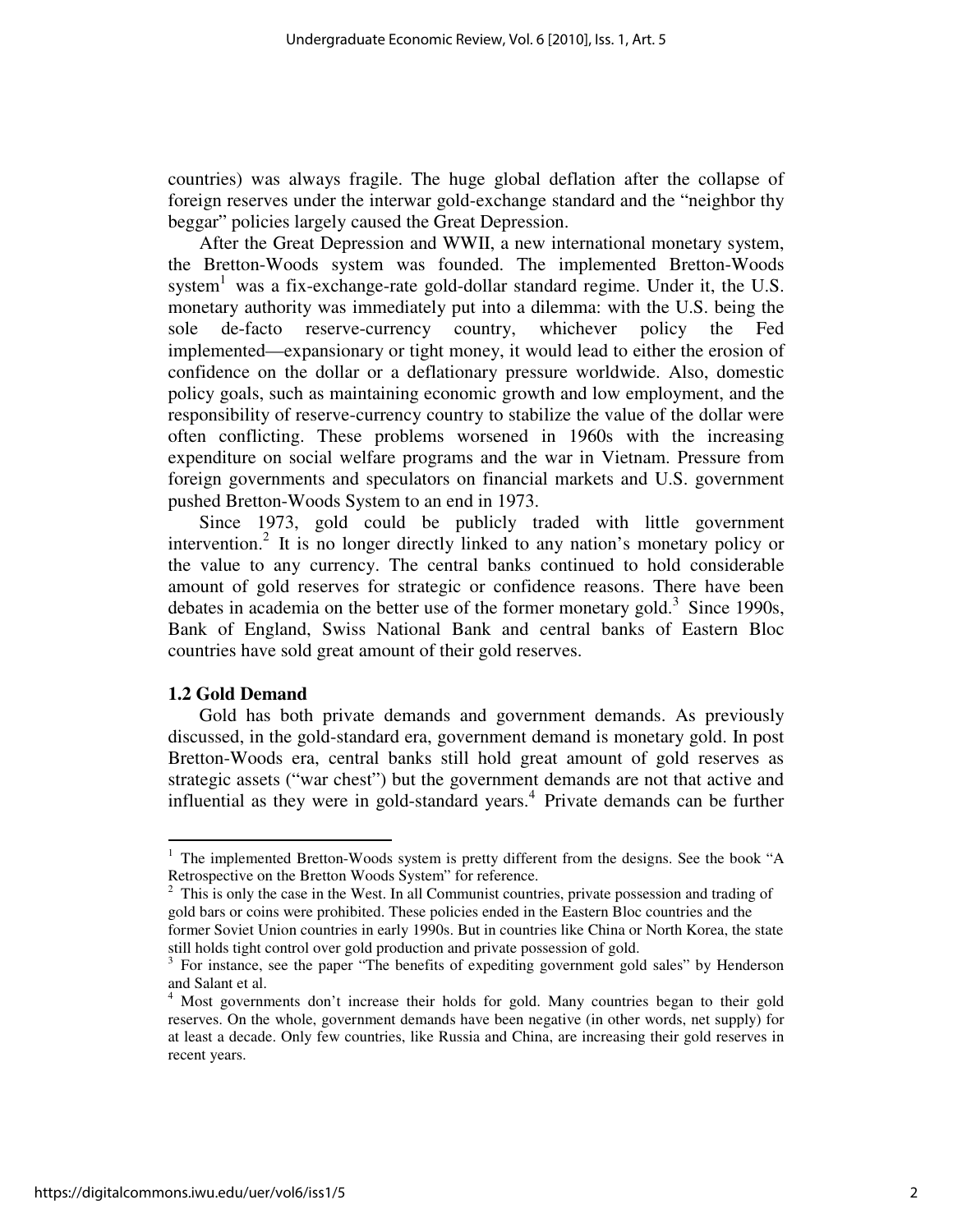divided using different criteria. One division is investment (ETFs, bullions, bars etc.) and non-investment (jewelry, industrial and dental) demands. Another division is depletive uses (manufacturing and dentistry) and non-depletive uses (bullions, jewelry, ornamentation and hoarding etc.).

What are the shares of different gold demands? We couldn't find any data for the gold-standard era. But there have been estimates that between half and two-thirds of the annual production went to private uses.<sup>5</sup> One snapshot of recent years' gold demand breakup came from 2007.  $<sup>6</sup>$  In that year, the gold reserves of</sup> central banks and international institutions (IMF, for instance, is a large holder of gold reserves) decreased by 504.8 tons, which meant a negative demand or a net supply. All newly mined gold went to private sector: More than two thirds of it (2398.7 out of 3558.3 tons) went to jewelry, the industrial and dental demands used up approximately 13% of the production. The remaining fed private investment needs. Geographically, India consumed 773.6 tons of gold, about 20% of the world's production; greater China region consumed 363.3 tons, ranking the second. In terms of "stock", a rough estimate is that the total above-ground stocks of gold are about 161,000 tons<sup>7</sup> now, 51% of which are in terms of jewelry. Official sectors hold nearly 30000 tons (18%), (private) investment 16%, and industrial 12%.

## **1.3 Gold Supply**

Gold supply comes from mining, sales of gold reserves, and "old gold scrap" (the recycling of gold). The gold mining went hand in hand with the geographical discovery of the earth by mankind. During the Gold Rushes years (from 1850 to 1900), about twice as much gold was mined as in previous history. The annual production of gold continued to increase dramatically in the twentieth century: from less than 500 tons per year in the 1900s all the way to more than 2000 tons per year in late 1980s. In the last fifteen years though, the annual mining production fluctuated around  $2500 \text{ tons}$ ,<sup>8</sup> which revealed the increasing difficulty of finding new deposits and mining and extraction in non-rich sites. Most of the gold left to be mined exists as traces buried in marginal areas of the globe, for instance, in the rain forests of Indonesia, the Andes and on the Tibetan plateau of China. Gold mining has been bringing environmental disasters in forms of mercury linkage, deforestation and waste rocks among others to Africa, Latin America and East and Southeast Asia. This has drawn more and more attention

 5 The discussion is in Barsky and Summers (1988).

<sup>6</sup> The 2007 demand data is from World Gold Council website.

 $\alpha$  Whether this figure means the amount of gold have been mined in all human history or only those that are available to this generation is unclear.

 $8\text{ The sources of data for the gold workshop the mineral statistics publications of the U.S.}$ Bureau of Mines (USBM) and the U.S.Geological Survey (USGS)—Minerals Yearbook (MYB).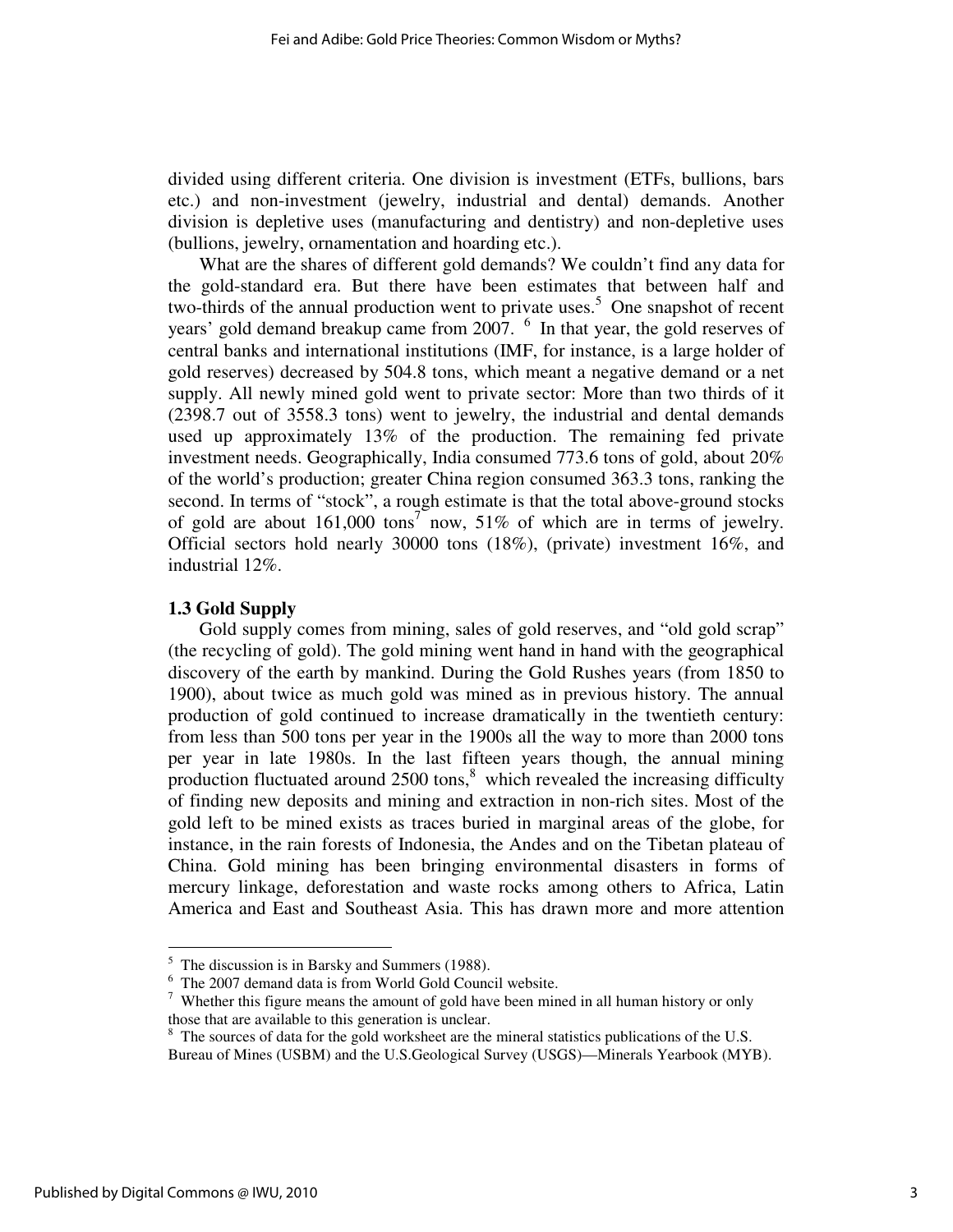worldwide.

## **1.4 Gold Price Movements**

We chose the perspective of testing some commonly-held or heatedly-debated opinions about the price of gold as a means to analyze its price movement. Several common-wisdom "theories" are considered:

Firstly, people claim that as gold remains the eternal symbol of wealth in people's minds; people will switch their investments to gold in ages of turbulence. Gold is the "safe haven" on the financial market. To test this hypothesis, we look into various "fear" measures: volatility in the stock market, consumer expectations of the future, and bond risk premiums (the difference in yield between Aaa and Baa bonds) and check the correlations of those and gold price movements. A somewhat related hypothesis—the negative-beta asset hypothesis ("gold goes up when everything else going down") is also tested.

Secondly, people marketing gold investment products will always describe gold as an "inflation hedge". A straightforward analysis is provided on the real gold price (level), the return of gold and expected and actual inflation to test this claim.

Instead of viewing gold as a special asset, we suggest the data suggest it is more reasonable that we view gold as another currency, whose value is a reflection of the value of U.S. dollar. We investigate extensively on the relationship between gold price and dollar and dollar-valued assets in section 5.

Some other less theoretical sayings are considered too, for example the effect of surging demands in India and China and the central bank gold reserve sales on the gold price.

The remainder of the paper is organized as follows. Section 2 describes the data used in this study. The next three parts discuss three hypotheses one by one: section 3 focuses on safe haven hypothesis and whether gold behaves as a negative beta asset, section 4 is on inflation hedge hypothesis, and section 5 investigates the relationship between gold price and U.S. dollar. Section 6 reports results from multiple linear regressions. A semi-structural VAR model is constructed and analyzed in section 7 before we conclude.

## **2. Data**

Our data includes real gold price, various "fear" indicators, U.S. inflation rate, real long-term interest rate, indicators of real economic activity and the exchange rate. For gold price, we used the closing price on the last trading day for gold each month on the New York Mercantile Exchange. The data series ranges from January 1956 to October 2008 and is available on the Commodity Research Board (CRB) website. The figures are in 2008 dollars. Overall, gold prices appear to have been in a downward trend since the peak in the early 1980s but showed an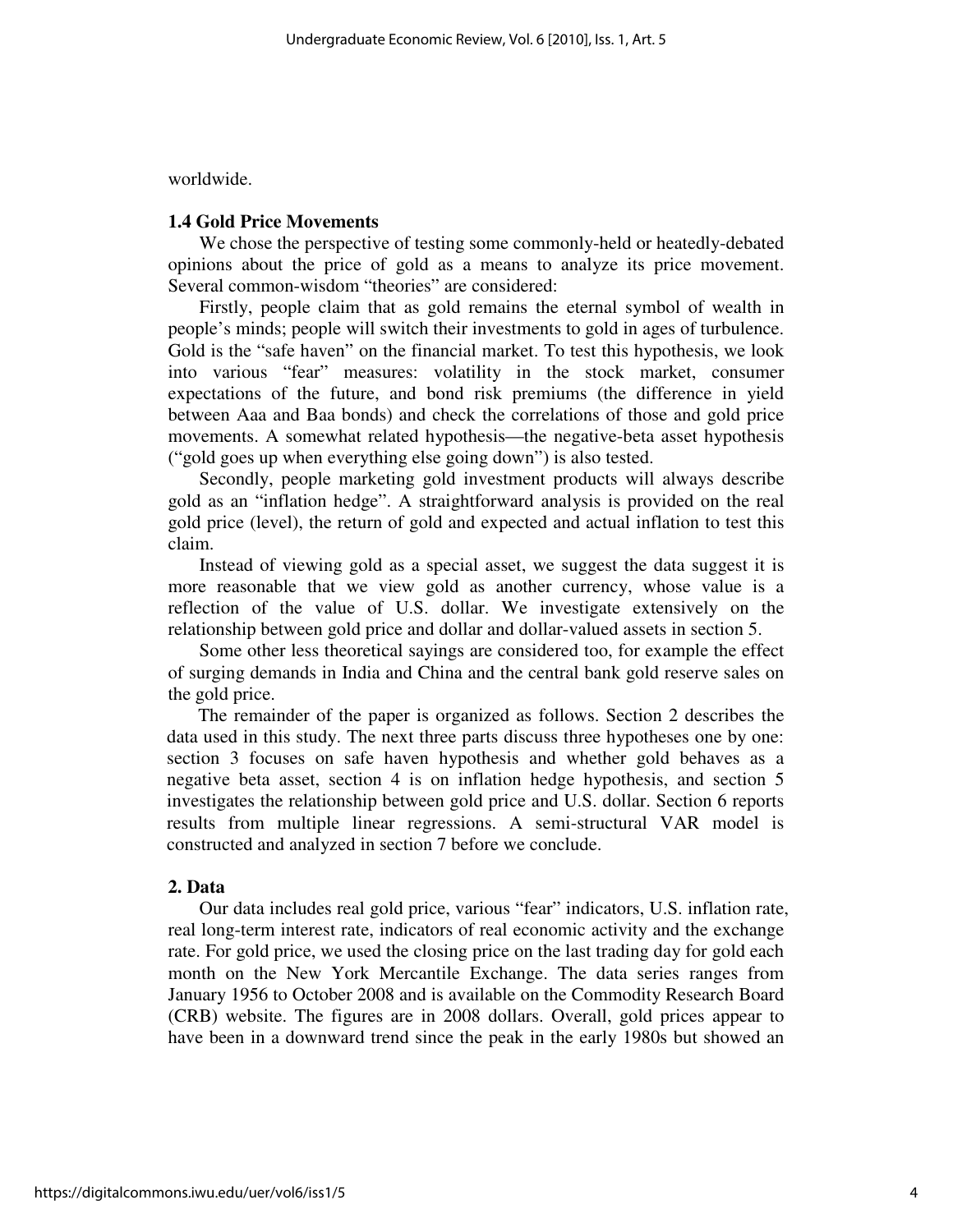impressive upward movement in recent five to ten years, as shown in Figure 1. A simple serial correlation test showed the monthly gold price is highly serial correlated. Figure 2 shows the trend of monthly gold returns, or month-to-month gold price changes, in percentage. It is not serially correlated but quite noisy.



Published by Digital Commons @ IWU, 2010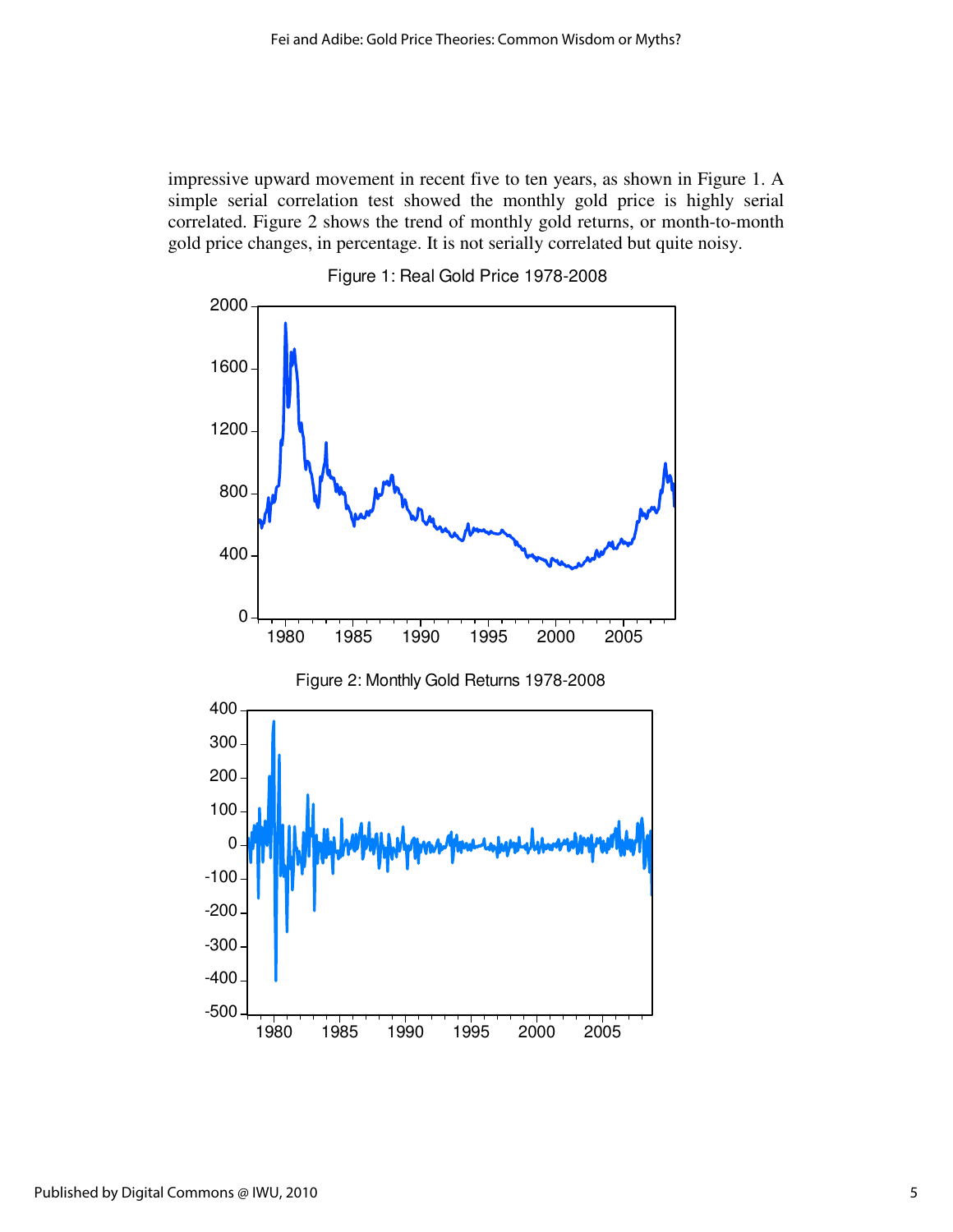We considered three "fear" indicators for this study. The first one is the stock market volatility; in this case the squared monthly returns of the S&P 500 Index suggested by Cutler, Poterba and Summers (1988). The second is the University of Michigan Index of Consumer Expectations, which represents sentiment of the general public about the economy in the near future. Higher scores represent optimism and lower scores represent pessimism.<sup>9</sup> The index is by construction stable. The last one is a bond premium: the difference in yields between Moody rated Aaa and Baa seasoned corporate bond. This widening of the premium is an indicator of growing uneasiness on the market.

The actual inflation measure is just the monthly change of the Consumer Price Index (urban, all goods). The expected inflation measure comes from the University of Michigan/Reuters Survey of Consumers, in which they reported the median price change the consumers expected over the next twelve months.

We have two measures regarding the value of dollar. The first one is the exchange rate, to be specific, the Trade Weighted Exchange Index provided by St. Louis Fed. The index is de facto the exchange rate of U.S. dollar against a basket of currencies, which includes currencies from the Euro Area, Canada, Japan, United Kingdom, Switzerland, Australia, and Sweden. High values for the index mean a relatively strong dollar, and low values for the index mean a weak dollar. The second one is the value of dollar-backed assets, in this case the real ten-year Treasury bond rate.

We consider three macroeconomic activity measures: monthly return of the S&P 500 Index, U.S. industrial production (detrended) and the cargo freight rate index used in Kilian (2007).

Our sample period is from January 1978 to December 2007. We used monthly data. $^{10}$ 

### **3. Safe Haven Hypothesis and Gold as a Negative-Beta Asset**

People often associate gold with the notion of a safe haven. We define safe haven assets to be assets that people would like to invest in when uncertainty and fear increases. These assets would preserve their values in times of turmoil or recession. So we investigate the overall relationship between return on gold and various fear measures mentioned above to testify this hypothesis. If this

<sup>&</sup>lt;sup>9</sup> This index is based on the relative scores (the percent giving favorable replies minus the percent giving unfavorable replies plus 100) of each of the five survey questions. Higher scores represent optimism and lower scores represent pessimism. The indices are monthly published by Reuters and Survey Research Center of University of Michigan.

<sup>&</sup>lt;sup>10</sup> The monthly available series include: US Industrial Production Index, U.S. CPI, Kilian Dry Cargo Freight Rate Index and University of Michigan Consumer Expectation Index. The Moody's BAA and AAA seasoned corporate bond yields, Trade Weighted Exchange Index: Major Currencies, 10-year Treasury bond rate are averages of daily data.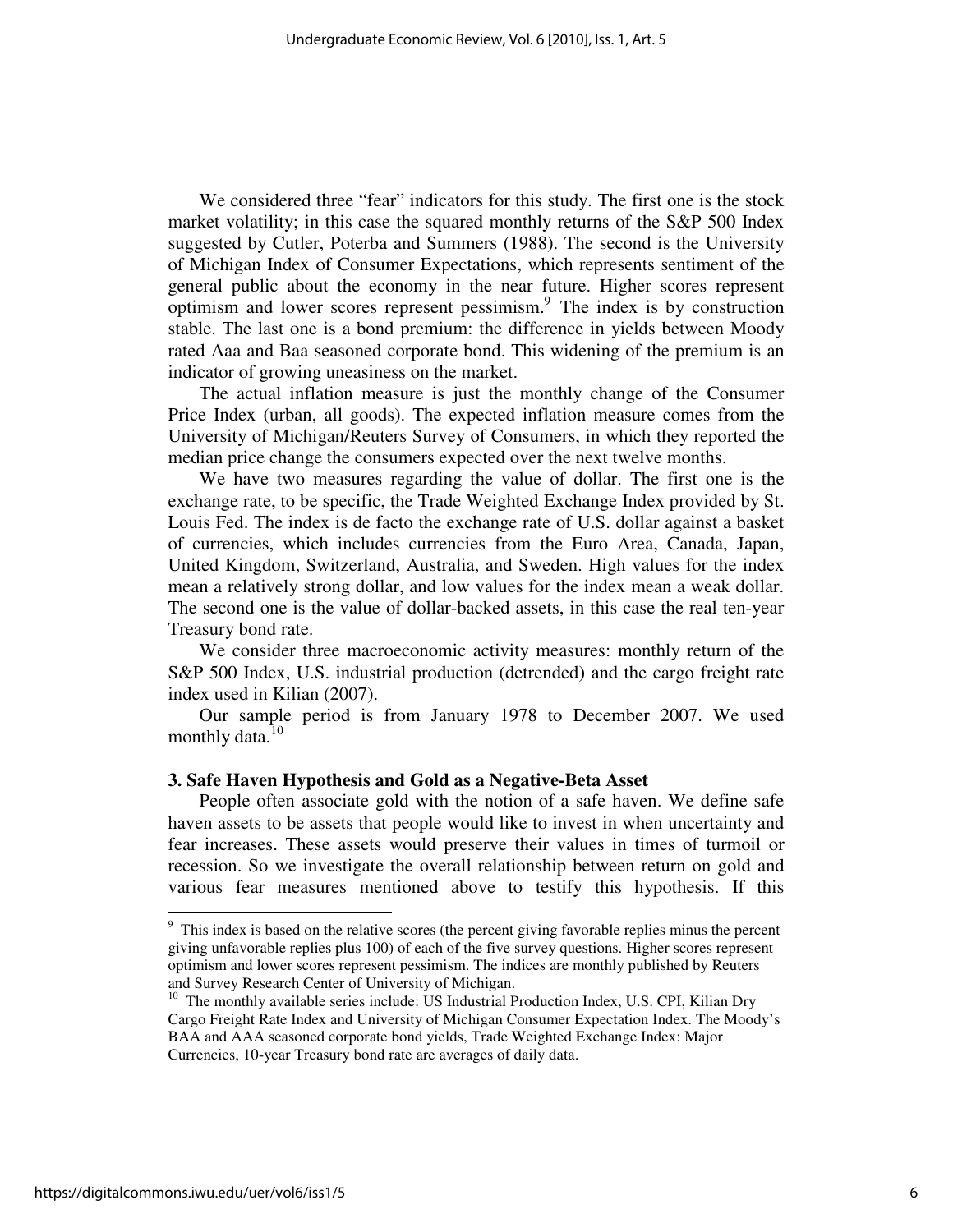hypothesis is true, if people become more fearful in the markets, the price of gold should rise. The safe haven hypothesis is closely related to the negative-beta-asset hypothesis. We define negative-beta assets to be those whose returns are negatively correlated with macroeconomic performance, measured by monthly return of S&P 500, the dry cargo freight rate index introduced in Kilian (2007) and the U.S. industrial production in our study. First, we look at the "fear premium" side to the safe haven hypothesis.

#### **3.1 Gold and Volatility**

We started looking at the effect of volatility on the price of gold to test the safe haven hypothesis. Looking at Figure 3, a graph of the logged real price of gold and the constructed volatilty measure, the safe haven effect is not evident. Many of the most salient moves in the graph either provide evidence that is contrary to the idea of gold being a safe haven, or provide no evidence at all. From 1978 to 1980, the price of gold rises from \$611 to \$1897 (in 2008 dollars), while volatility falls from 37 to 33. The safe haven hypothesis does not require volatility is the only factor in gold price movements, and there is a lot of noise in the volatility data from month to month, but we would expect the overall mean of volatility to be elevated during a tripling of the gold price. Additionally, elevated levels of volatility such as 1998 to 2003 are accompanied by falling gold prices. One period where the fear premium seems to hold is from 1987-1988 where volatility is at its highest level ever in the sample period and the price of gold rises. The only caveat is the price of gold does not rise by as much as the fear premium hypothesis would lead us to expect.

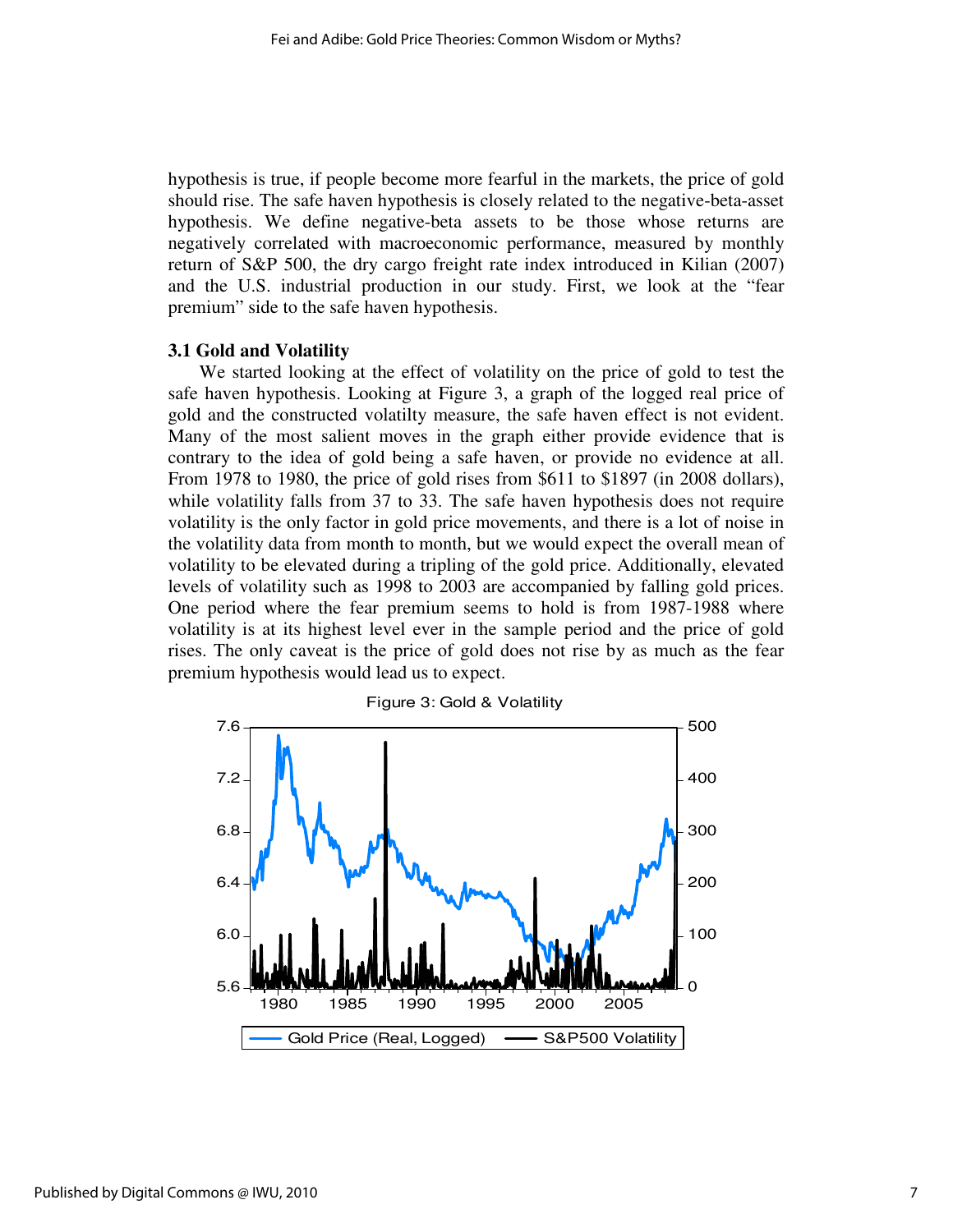Regressing monthly real gold price on the constructed volatility measure yields an R-squared of only .0001 and a p-value of the beta coefficient .424. So it is statistically insignificant. The coefficient on the volatility measure at .289 means a one percent rise in volatility leads to a monthly increase in the real gold price by 29 cents, which is economically insignificant. This confirms what the graph shows. Gold price and volatility are uncorrelated and changes in volatility do not seem to have any effect on the price of gold.

One reasonable interpretation of this phenomenon is that market participants do not interpret volatility in the market as risk and thus see no reason to buy gold. Evidence of this is in the technology sector boom in the late 1990s where volatility rose to much higher levels but the gold price declined. The volatility increase in this period was a result of equities rising by large amounts day after day. If investors were afraid of anything, it was that they would wake up late and miss an opportunity for a huge return.

Nonetheless, there are two spots in Figure 3 where volatility and gold prices move in tandem: 1987 and 2007, two periods of genuine stress in the markets. They suggest we look at alternative measures of fear to further investigate the fear premium hypothesis.

#### **3.2 Gold and Consumer Expectation**

Substituting the University of Michigan Index of Consumer Expectations (ICE) for the fear indicator leads to a similar result. For the "safe haven" hypothesis to hold here, gold should rise as the expected index falls. For comparison with the S&P 500 constructed volatility measure, ICE should be high when volatility is low. Graphically, the "safe haven" relationship looks stronger. During the 1990s as the expectations index was rising, the price of gold was falling, and then when ICE began to fall in 2000, gold began to rise. The same relationship held in the 1980 period with the large increase in the price of gold at the same time of a large decline in ICE.

Simple linear regressions showed that one percent increase in the expectations index leads to a decrease in monthly gold return by \$23.90. The R-squared from this model is .006; not much of the variation in monthly gold return is explained by consumer expectations. The p-value of .1307 also makes the coefficient statistically insignificant. Nonetheless, the sign is consistent with the theory; if consumers have low expectations of the economy and are thus fearful of the future, the price of gold should rise.

We would expect consumer expectations to give an overall picture of longer term trends in the economy. This characteristic would make ICE less able to inform the return on gold prices for any given month. Using quarterly and bi-annually gold returns yields coefficients of -38.71 and -42.83, respectively. Both coefficients are statistically significant, and the R-squared increases as the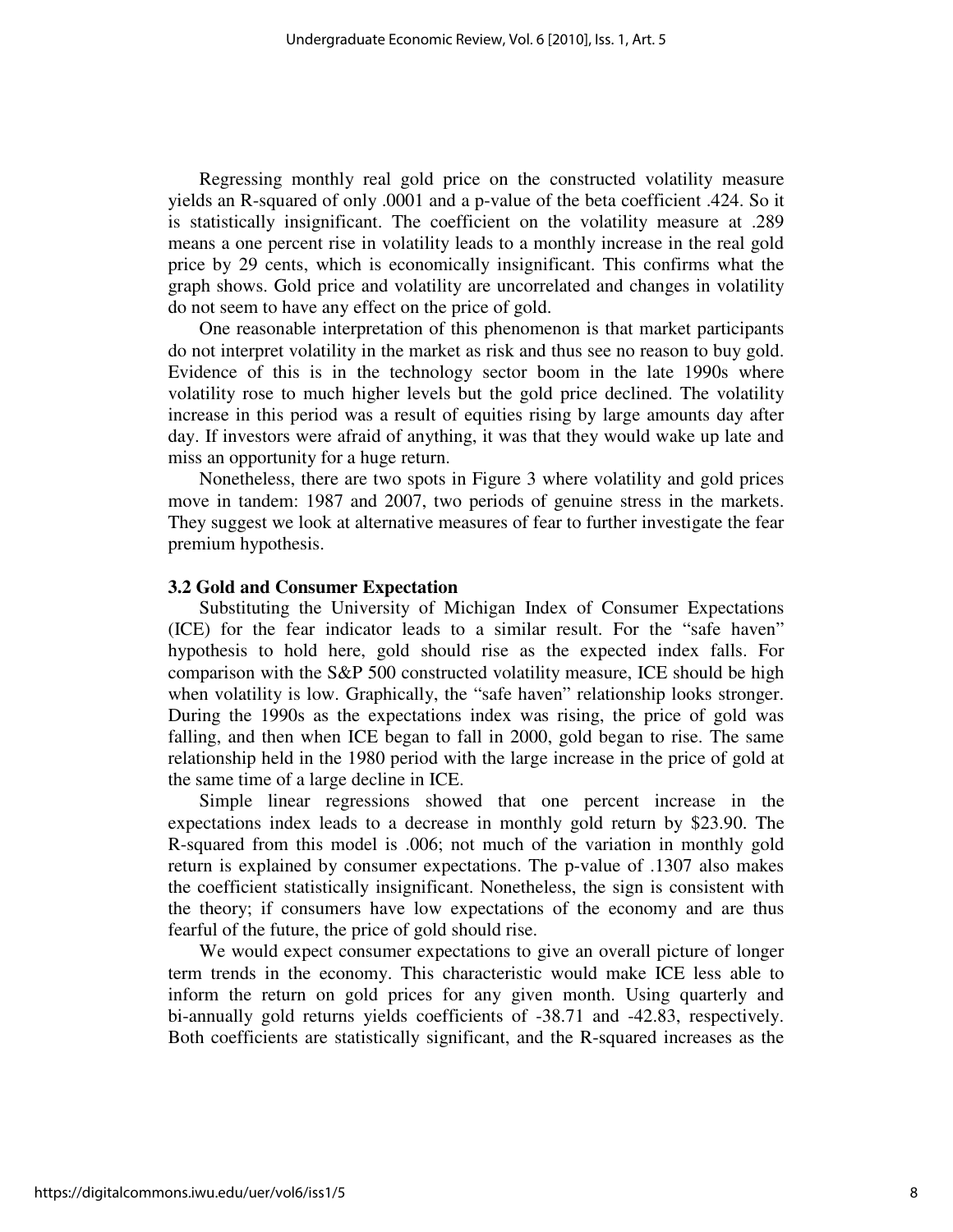frequency decreases. The interpretation is that declines in consumer confidence are more reliably indicative of increasing gold prices in the longer term.

#### **3.3 Gold and Bond Premium**

The bond premium we constructed is Moody's Aaa Corporate Yield subtracted from Moody's Baa Corporate Yield. In scarier times, Baa bonds are relatively more risky because lower rated companies become relatively more likely to default, thus investors require a greater premium over the Aaa yield. In 1982 and 1983, the bond premium is rises significantly while the gold price falls. In 1991, there is a spike in the bond premium (perhaps related to the Savings and Loan crisis and or the declaration of the Persian Gulf War) but no similar spike in the gold price. The same thing happens again from 1998 to around 2002 as the bond premium jumps while the price of gold falls or stagnates.

The safe heaven hypothesis fails here again: The regression result of a \$7.13 decrease in the monthly gold return for a one percent rise in the bond premium is economically insignificant and the p-value of .35 makes it statistically insignificant. Moreover, the sign contradicts the hypothesis. As the bond premium rises, the gold price should also be rising as should gold returns. The theory of buying gold in hopes of high returns during hard times in the market is defeated. We next turn to gold and its relationship over time to the market in general.

#### **3.4 Gold as a Negative Beta Asset**

We then turn to the negative-beta asset hypothesis. First, we look into S&P 500. In 1981, gold appears to peak with the S&P 500. In 1983, they appear to bottom out together. In 1984, they again appear to peak together. This co-movement appears roughly throughout the sample period with the exception of 1990-2003. These thirteen years are probably the foundation upon which the hypothesis that gold is a negative beta asset is based. The simple linear regression rejects the negative beta asset hypothesis. Regressing monthly gold return on the difference in the S&P 500 month to month yields a coefficient of .0221 with a p-value of .7382 (using the logarithm of the S&P 500 yields nearly identical results) and an R-squared of .0003. This means, not only does the S&P 500 explain less than 1% of the variation in monthly gold return, but we cannot reject the hypothesis that the coefficient for the S&P 500 is zero. McCown and Zimmerman (2006) get the same result over a slightly different sample period of 1970 to 2003, stating that, "gold shows the characteristics of a zero-beta asset." Zero-beta in this instance means gold does not follow or counter the S&P 500 at all, instead, it is uncorrelated.

The second macroeconomic condition indicator is the index of U.S. Industrial Production. We regressed monthly gold returns on the difference in industrial production from one month to the next. The coefficient was -3.87 with a p-value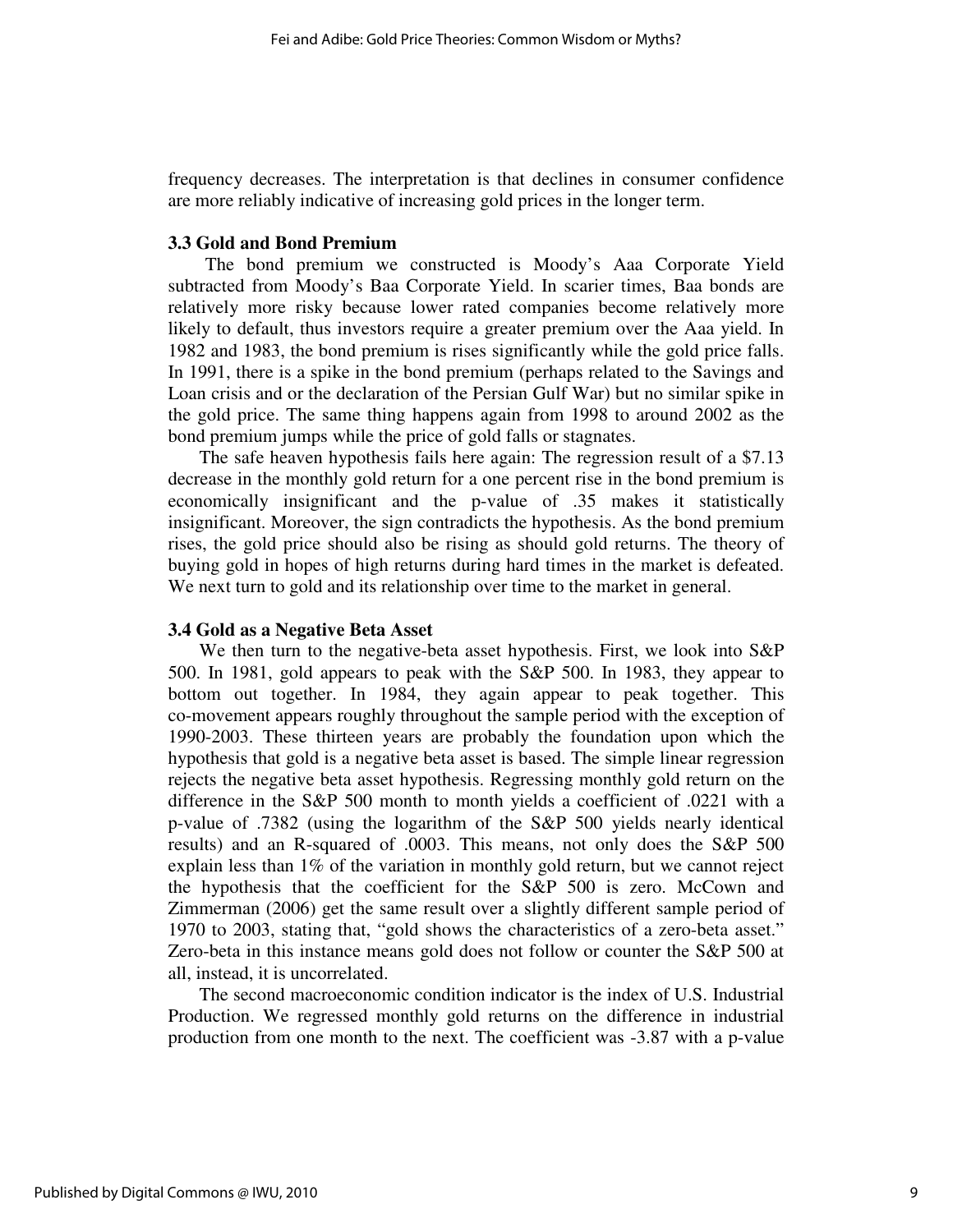of .4766. This is statistically insignificant and tells us the same thing as our analysis of gold and the S&P 500. Gold is not a negative beta asset. If anything, it is a zero-beta asset.



Figure 4: Zero-Beta Asset

Our last measure of macroeconomic performance is more global. It is the index of dry cargo freight rate" constructed in Kilian (2007). Cargo freight rates are a particularly good indicator of economic activity because the supply of ships is very sticky. If there is a demand surge due to increased economic activity, it takes a long time for new ships to be built to accommodate the new demand. Thus, in the short to medium term, there are large increases in shipping rates. These large increases leave room on the way down for huge plunges. This sensitivity makes shipping rates a good indicator of exactly what is going on in the world markets at a given period in time. Our data comes in the form of percent changes from one month to the next and 1978-1982 do not look promising for the negative-beta hypothesis. The only really convincing negative-beta movement is around 1990 to 2001 where cargo freight rates spiked for a little bit and the gold price bottomed. The regression of monthly gold returns on the cargo freight rate change yields a coefficient of .0818 and a p-value of .5533. Negative beta theory fails again. Figure 4 confirms gold is a zero-beta asset as the slope from the regression line for the scatter plot of monthly gold returns and cargo freight rate change is nearly zero.

## **4. Gold as an Inflation Hedge**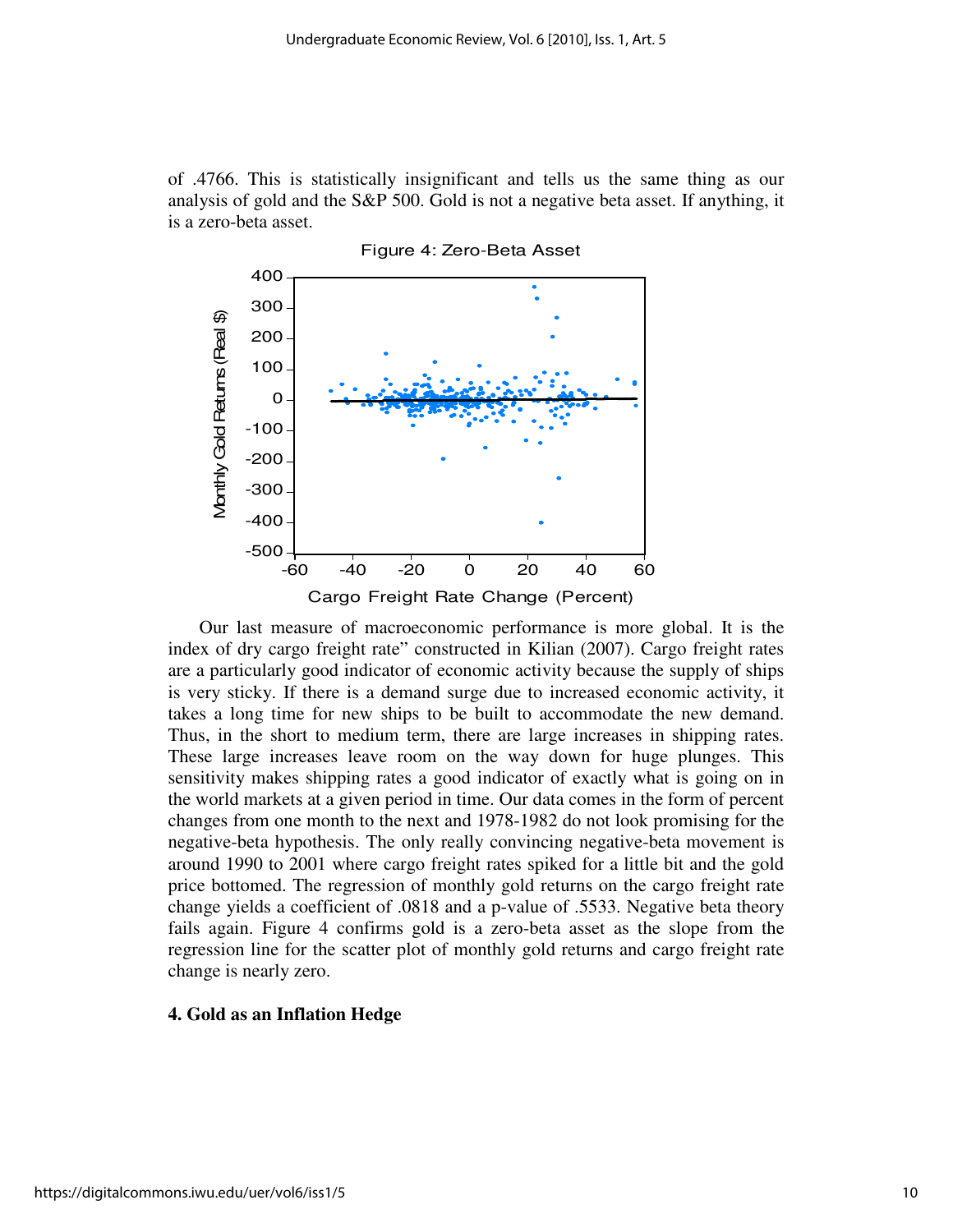Gold is also commonly believed to be a hedge against inflation. We define inflation as the general rise in the price level (rather than an increase in the money supply) and use changes in the Consumer Price Index as the measure of monthly inflation. To be a hedge against inflation as the idea is most commonly understood, gold would not only have to be uncorrelated with inflation, it would have to be negatively correlated.

In 1978, Roy Jastram, a professor of business at Berkeley, wrote a book titled *The Golden Constant* that says since the 1560 gold has held its purchasing power in England and the United States. The theory also claims commodity prices move towards the gold price rather than the other way around. This thinking is in line with inflation hedge theory: an investment in gold should at minimum retain its purchasing power by responding to rising inflation through increased returns. Stated differently, as the general price level is increasing, or the purchasing power of the dollar is decreasing, gold will increase in value thus counteracting an investor's loss in purchasing power. We expect gold prices to respond more to expected inflation rather than actual inflation, because it is the perception of future inflation risk that this hypothesis posits as the reason for fluctuations in the gold price. Our measure of expected inflation comes from the University of Michigan/Reuters Survey of Consumers. The survey reports the median price change expected over the next 12 months. A graph of expected inflation shows it to be somewhat sticky. When actual inflation is rising sharply as it did in the early 1980s, people were expecting it to come back down. When it falls sharply as it did in 1987 and 1998, people were expecting it to rise back to a more normal level.

If the price of gold responded to inflation alone, a graph of the real gold price would be a horizontal line. If gold prices responded to inflation among other things and a graph of the real gold price was an upward sloping line, we would assume its returns outpaced inflation as we would assume its returns trailed inflation if the line sloped downwards. A graph of nominal gold prices should slope upwards at or above the rate of inflation if gold were to be a hedge against inflation. All these examples are assuming the current United States environment of constant targeted inflation of two to three percent each year.

For our Consumer Price Index monthly data, the beginning of a period is the first day of the previous month and the end of the period is the first day of the current month. Because the gold price data is from the last day of the previous month to the last day of the current month, we do not have to use lagged variables to capture effects of inflation on gold.

## **4.1 Gold and Expected Inflation**

At the first sight, there seems to be a close relationship between the gold price and expected inflation. The two variables nearly mirror each other, through the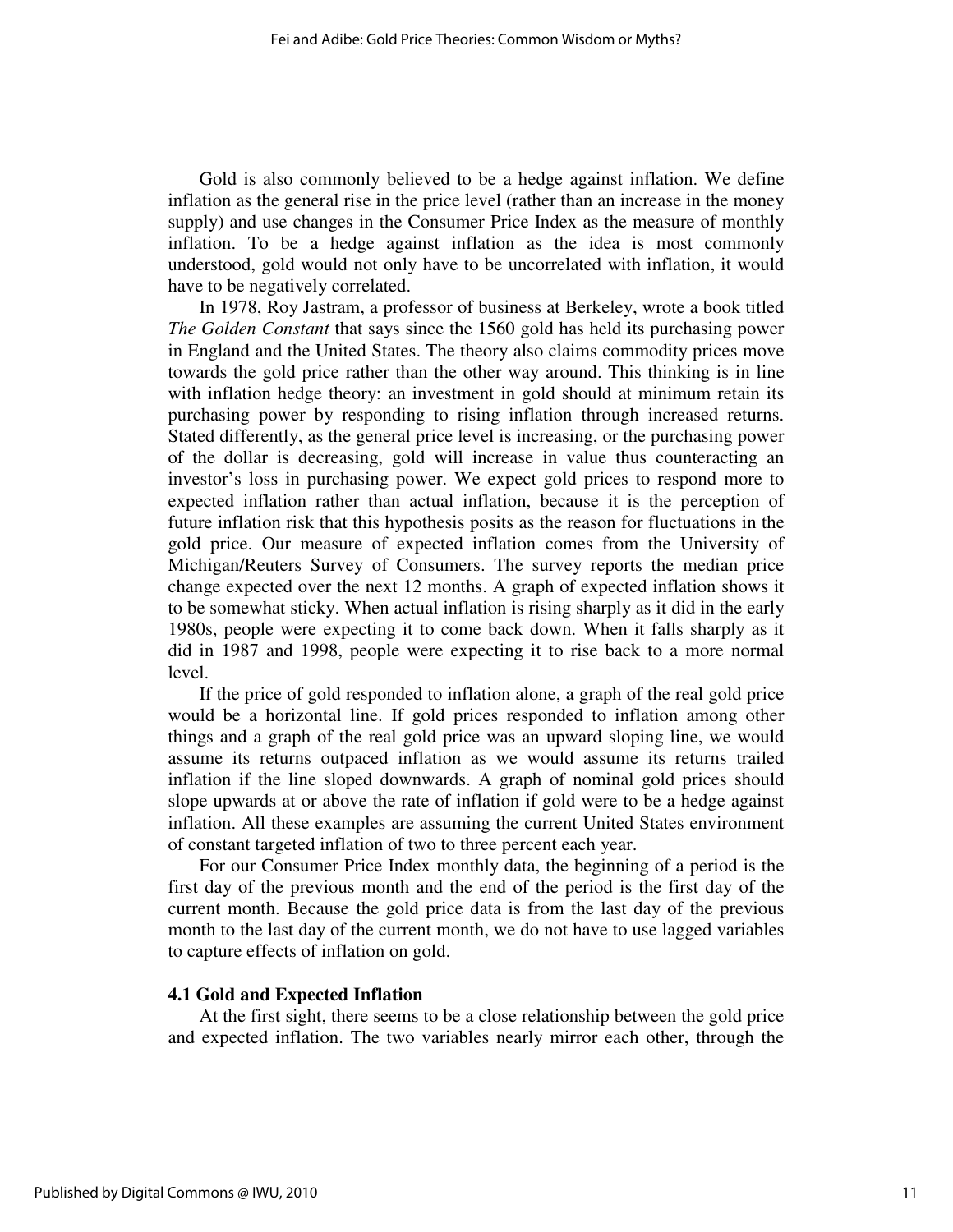peaks of the early 1980s, to the decline in 1986, to the troughs in 2000. However this relationship is very crude. Looking closer, we can see that in 1983 inflation is dropping dramatically, but the gold price is rising. There are also numerous instances such as 1986, 1988, and 1998-2004 where either expected inflation or the gold price are making large moves but the other remains quite stable or behaves in a way contrary to what inflation hedge theory would suggest. McCown and Zimmerman (2006) find the same result for monthly returns, however, they do find when annual frequency (but not quarterly frequency) is used higher inflation is associated with higher gold returns. Regressing monthly gold returns on the logarithm of expected inflation yields a coefficient of 3.98 with a p-value of .5833. The simple linear model rejects the inflation hedge hypothesis.

#### **4.2 Gold and Actual Inflation**

When actual inflation is used as the independent variable, the coefficients are much smaller and are even more statistically insignificant. A graph of expected and actual inflation gives some insight as to why this is true. Actual inflation is much more volatile than expected inflation. People do not wildly change their expectations of future inflation but instead look to see what has happened both in the recent past and further back historically to inform their expectations. As stated earlier, expected inflation is sticky. Actual inflation, on the other hand, fluctuates a lot even when it is in a downward or upward trend. From 1985 to 1992, expected inflation rises a little bit gradually while actual inflation rises sharply, plateaus for a year, rises sharply again, only before dropping dramatically in 1992. These whiplashes are not as present in the expected inflation index and thus that model allows for a stronger relationship with gold returns.

## **5. Gold and the U.S. dollar: the Dollar Destruction Hypothesis**

Connected to the idea of gold and inflation is the theory of gold responding to "dollar destruction." Inflation can also be defined as increases in the money supply. As the money supply increases while productivity and output remain the same, prices increase. This has occurred on numerous occasions as bad governments print large amounts of money and eventually send their countries into hyperinflation. The somewhat analogous story, as purported by defenders of this theory is that when, by decreasing interest rates, or running a budget deficit, the Federal Reserve or the government decreases the value of the dollar. They believe the best defense to the loss of purchasing power that comes about from these government and government-like actions is to buy gold. This is distinct from the inflation hedge theory because it involves not only loss in purchasing power due to the general rise in prices, but also to a loss in purchasing power in a global environment due changes in exchange rates that are unfavorable to dollar holders. We look at the issue from two angles: first, we investigate the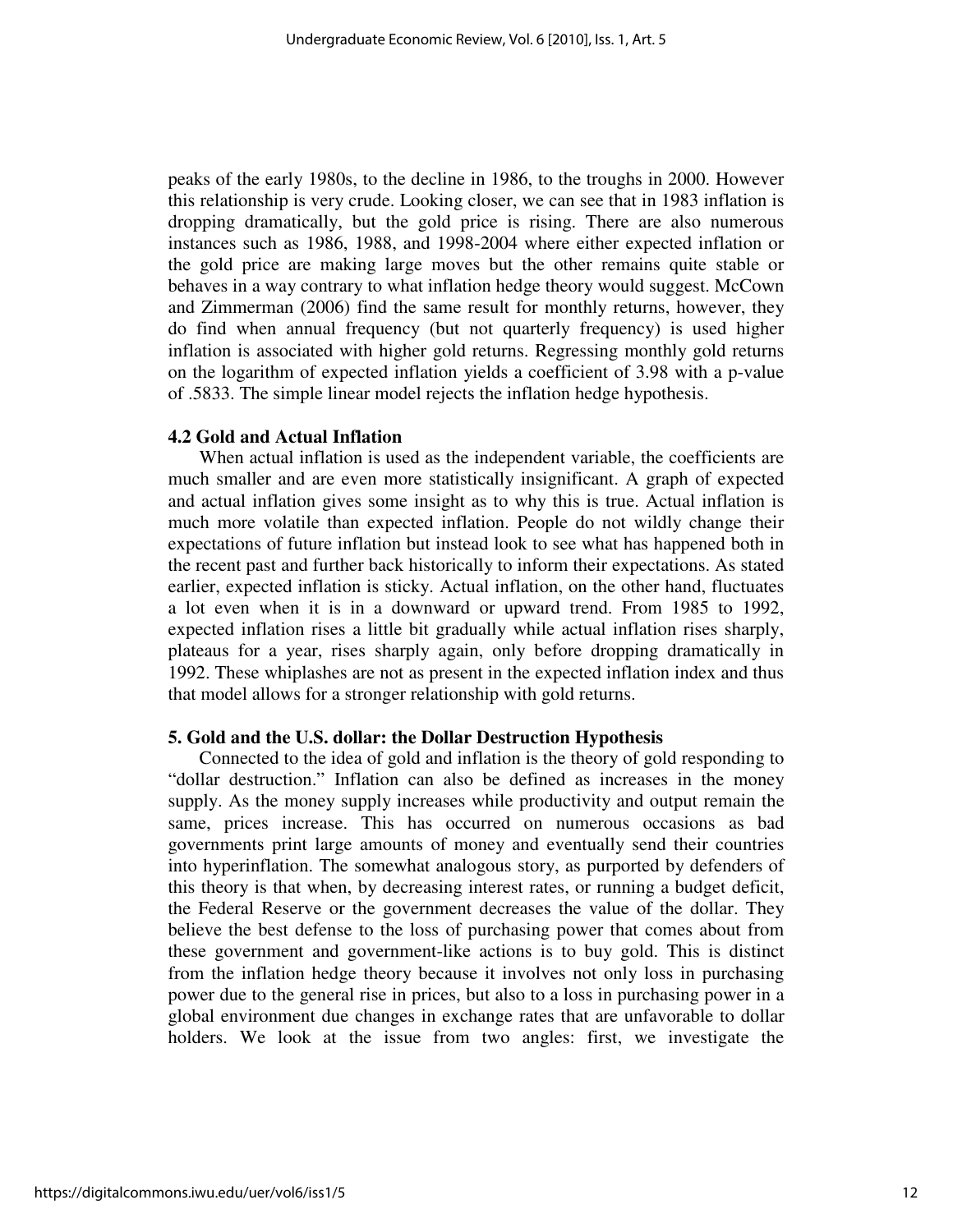relationship between gold and real interest rates, and second, we investigate the relationship between gold and exchange rates.

## **5.1 Gold and Real Interest Rates**

The real interest rate hypothesis suggests that as real interest rates in the United States increase, investors should sell their gold and buy treasuries. There are multiple rationales for this behavior. First, if the return to a risk-free asset, or any asset for that matter increases, the demand for that asset should also increase, thus decreasing the funds available for purchases of gold. Another rationale is related to the value of the dollar. As the U.S. real interest rate increases, the demand for the dollar should increase as investors from around the world should be purchasing dollars to take advantage of treasuries that now carry a higher return. As they purchase dollars the value of the dollar should increase, thus decreasing the relative value of gold. If an ounce of gold is worth \$50 today, and tomorrow the dollar is worth twice as much as a result in a surge in demand, that same ounce of gold should only be worth \$25. However, following the same analogy, future gold investors should now expect a higher yield from gold as the required rate of return has risen as a result of a rise in the real interest rate. Thus, when real interest rates rise, we would expect a decrease in the gold price and a later rise in the gold return.

The real interest rate used here is the 10-Year Treasury bond rate minus the expected inflation number discussed earlier. The argument for using expected inflation here instead of actual inflation is similar to the earlier argument. According to the real interest rate hypothesis, the price of gold would be affected by future expectations of inflation, not old values. We can see in the early 1980s as gold performs two drops, the real interest rate has two peaks. From 1987 to around 2006, the relationship does not appear to be as strong but it still appears to be there. For our real interest rate monthly data, the beginning of a period is the first day of the previous month and the end of the period is the first day of the current month. Once again, because the gold price data is from the last day of the previous month to the last day of the current month, we do not have to use lagged variables to capture the relevant effect of the real interest rate on gold.

Regressing monthly gold returns on real interest rates yields a coefficient of -3.31 with a t-statistic of -2.89 and an R-squared of .022. This means a one point rise in the real interest rate is associated with a \$3 decrease in the price of gold over a month. This is economically insignificant as a one point rise in interest rates is huge. Regressing monthly gold returns on real interest rates for the current period, previous period, two periods past, and three periods past results in two significant coefficients: the contemporaneous coefficient is -9.85 with a t-statistic of -1.92. This is the same sign as before and is what we expect, a drop in gold prices (we can assume a fall in monthly gold return for the current period is the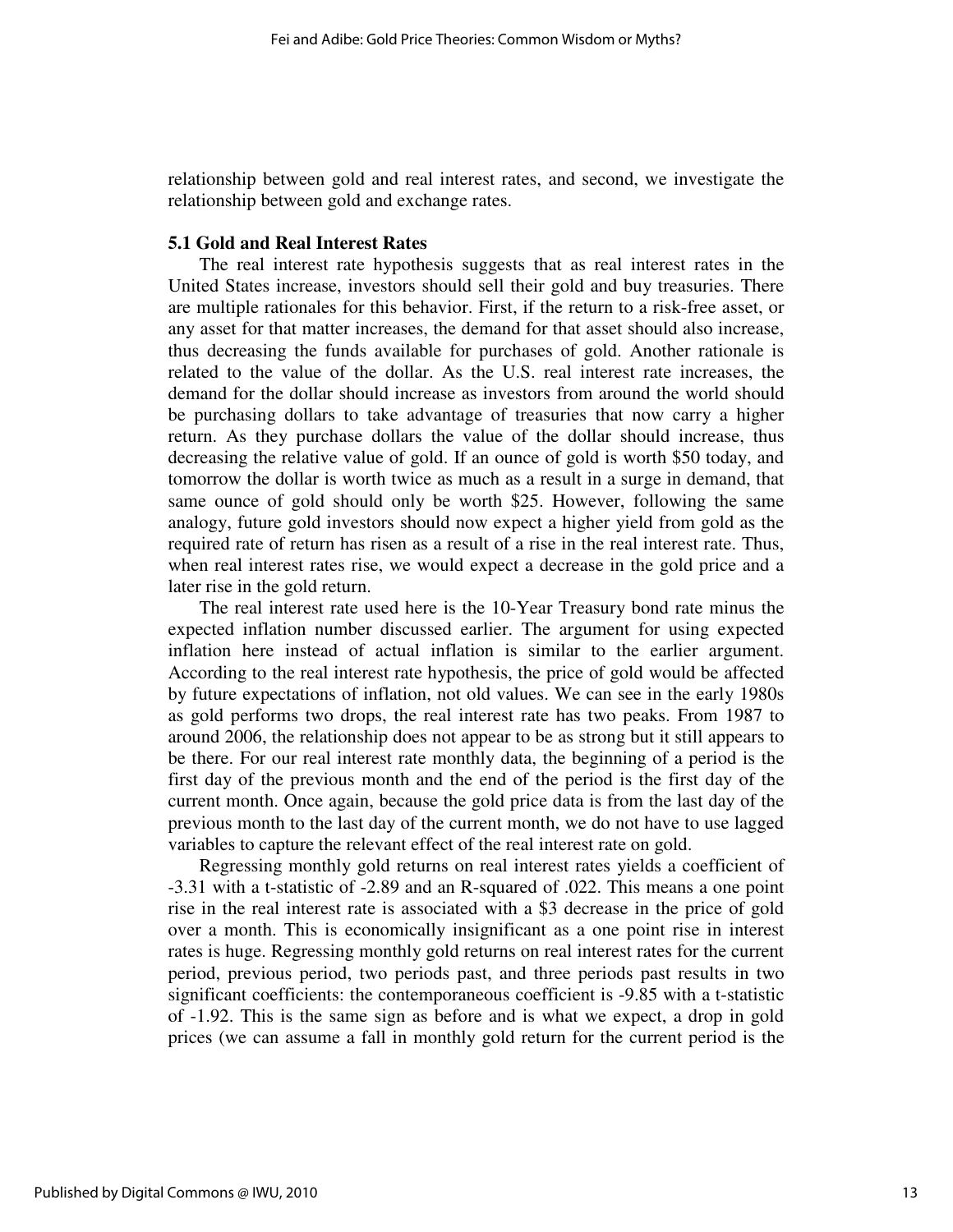same as an immediate drop in gold prices). The coefficient for three periods (months) in the past is 16.919 with a t-statistic of 3.312. Thus, increases in the real interest rate in the past lead to increases in the monthly gold return. It is worth noting the R-squared value increases to .057 from .022 for this model with three independent variables. A one point rise in real interest rates this month corresponds to a decrease in gold prices this month of \$9.85, and an increase in gold prices three months from now of \$16.92. This is what we were expecting. Once the real interest rate rises, monthly gold returns should rise as investors are now demanding a higher rate of return since the return on risk-free assets has risen.

#### **5.2 Gold and the Dollar Exchange Rate**

Figure 6 shows the logarithm of the real gold price and the value of the dollar. To some degree it resembles the gold and real interest rate graph, only it is much smoother. Throughout the entire period (although less so from 1990 to 1997) the gold price and the dollar exhibit an inverse relationship. For example, from 1978 to 1982, the dollar falls and gold rises, from 1982 to 1987, the dollar rises and gold falls. Peaks seem to match up very closely with troughs, and even smaller dollar movements such as those that occurred in 1982-1983 are matched inversely by gold price movements. This graphical analysis suggests gold has a very strong relationship with the value of the dollar.

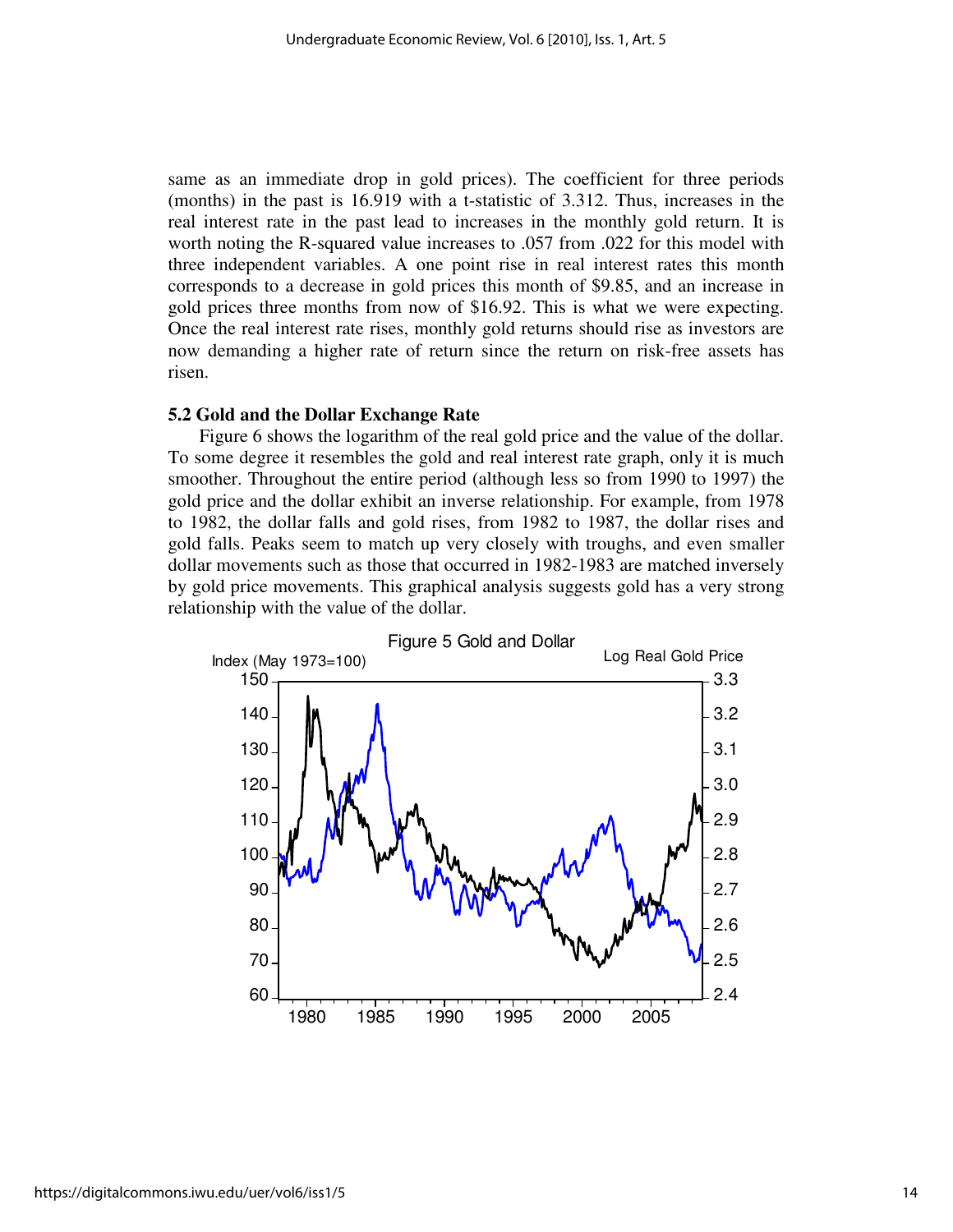The simple linear regression confirms this. We used the difference in the dollar value from one month to the next as the independent variable. The coefficient is -7.4. It has a t-statistic of -4.71 and an R-squared of .057. A rise of one unit (because the index oscillates around a base value of 100 this is approximately a one percent rise) in the value of the dollar decreases the real price of gold by \$7.40. Put it into the current price level of gold, which is about 800 dollars per Trojan ounce, this amount is approximately one percent, which can be considered economically significant.

A graph of real interest rates and the dollar shows the relationship discussed above. They move pretty well together with real interest rates being a slight lead. However, in 1997, the relationship breaks when the value of the dollar increases significantly. The cause of this decoupling of dollar value to real interest rates was the Asian financial crisis in 1997 after the Thai government could not defend the baht and maintain its peg to the dollar. As Asian currencies crashed, the relative value of the dollar increased thus resulting in the mountain top shown in the graph. As of about 2006, the real interest rate and dollar relationship seems to have been restored.

## **5.3 Gold as a Currency**

To summarize, the dollar destruction hypothesis stands. Gold has unique features in comparison to other commodities. From its physical properties, gold is largely unproductive except in minor mechanical manufacturing and dentistry. One main demand of gold is in jewelry, which largely will be passed down from generation to generation. It is so durable to the point that gold mined each year adds (2,000 to 3,000 tons) very little to the existing stockpile (approximately 150,000 tons). Furthermore, from the little gold demand data available (from the World Gold Council), gold demand, and no sector of gold demand (jewelry, investment & ETF, etc) appear to have any effect on gold prices. Preliminary research shows all coefficients to be statistically insignificant for the short sample period for which data is available, 2001-2008.

Perhaps more important, gold has played a role as universal means of exchange through most of human history. Thus, it makes sense to think of gold as another currency. Along this line of thinking, gold value is simply relative to other currencies, and thus the gold price in real dollars should have an inverse relationship to the value of the dollar. Because high real interest rates increase the value of a currency, high interest rates should also in the shortest term have an inverse relationship with gold (and in the longer term increase gold monthly returns) and this is what we find.

To further examine the idea of gold being more of a currency than a commodity, we regressed gold returns on the CRB index (differenced) and stored the residuals. We then regressed these residuals on the one-period lagged residual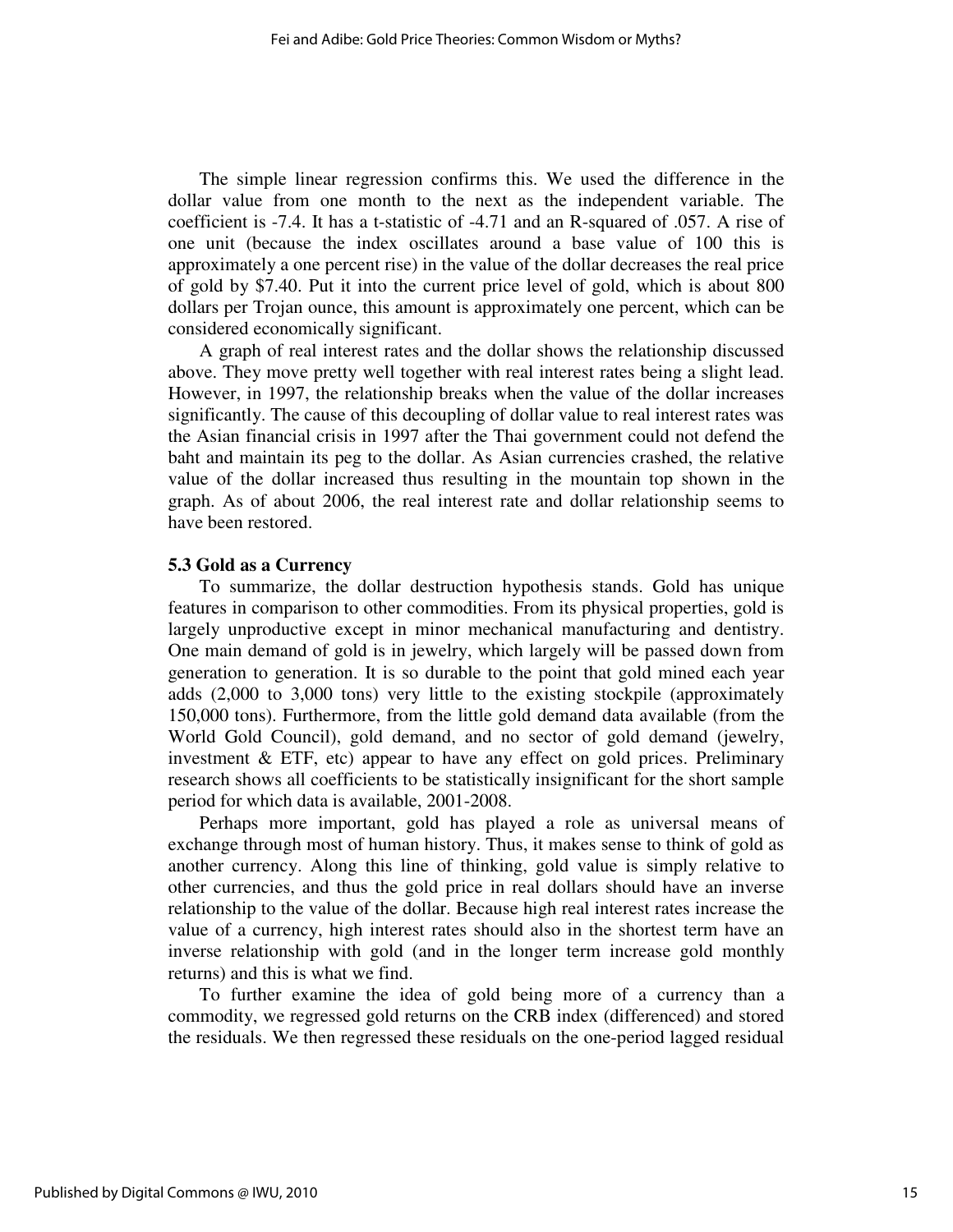(to correct for serial correlation) and also the same factors mentioned earlier in the paper to see if the effects of interest rates, industrial production, inflation, and so on, were influencing commodities in general or were specific to gold prices. If coefficients showed up with significant relationships to the residuals, then we could conclude there is some component of gold price movement that cannot be captured by the general movement of commodities. The results are reported in Table 1 below. The first column of numbers shows the coefficients for many simple linear regressions, and the next column shows the coefficients for a single multiple linear regression.

The coefficients do not mean much, but the significance for the multiple linear regression is close to our previous results. The dollar appears to have an effect on gold prices that is outside its effect on commodities in general. This would suggest gold is more of a currency than other commodities. In multiple linear models, consumer expectation is also significant. In our previous results, it was nearly significant, so this is not a real clash. The only real change is that real interest rates no longer show up as significant and the p-value of .34 is quite large. It is possible inflation expectations are taking away from some of this relationship as discussed before, or it may just be that real interest rates affects gold in the same way as they do other commodities. They are all assets after all which must earn some rate of return.

The simple linear regressions in Table 1 all show up with statistically significant coefficients (with the exception of volatility), so there is not much to infer here other than individually, the relationship between these factors and gold prices is not fully accounted for in general commodity price movement.

|                                                                                 | Simple Linear | Multiple Linear |  |  |  |  |
|---------------------------------------------------------------------------------|---------------|-----------------|--|--|--|--|
|                                                                                 | Regressions   | Regression      |  |  |  |  |
| Volatility                                                                      | .0004         |                 |  |  |  |  |
| <b>Consumer Expectations</b>                                                    | $-.0503**$    | $-.03809*$      |  |  |  |  |
| <b>Bond Premium</b>                                                             | $.0211**$     |                 |  |  |  |  |
| <b>Inflation Expectation</b>                                                    | $.0126*$      | .0030           |  |  |  |  |
| <b>Real Interest Rate</b>                                                       | $-.0025**$    | .0011           |  |  |  |  |
| Dollar Value                                                                    | $-.0064**$    | .0059**         |  |  |  |  |
| S&P 500                                                                         |               |                 |  |  |  |  |
| <b>Industrial Production</b>                                                    | $-.0084**$    | $-.0044$        |  |  |  |  |
| Cargo Freight Rate                                                              | .0001         |                 |  |  |  |  |
| Intercept                                                                       |               | .1752           |  |  |  |  |
| R-square                                                                        |               | .92             |  |  |  |  |
| No. of Observations                                                             | 363 or 367    | 363             |  |  |  |  |
| The dependent variable is the residual of monthly gold returns regressed on the |               |                 |  |  |  |  |
| change in the CRB Index. ** p-value < .05, * p-value < .1                       |               |                 |  |  |  |  |

Table 1 Gold as a Currency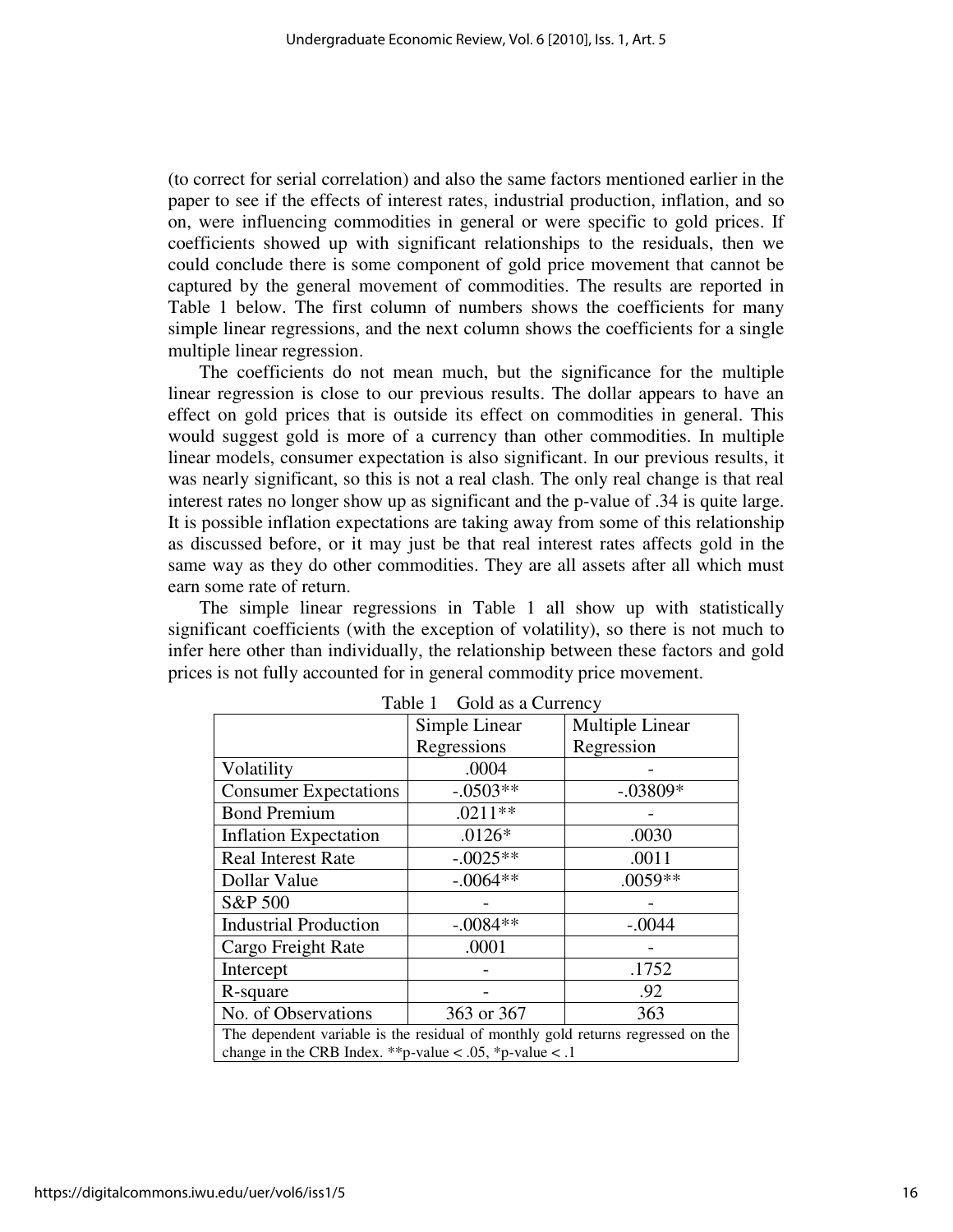### **6. Multiple Linear Regression Models**

We now do several multiple linear regressions to see the *ceteris paribus* effects of the above-mentioned factors. Model 1 incorporates all the independent variables from the simple linear regressions earlier. The results are shown in Table 2. The coefficients of independent variables in Model 1 are similar to those in the simple linear regressions, showing the correlations between independent variables are not large. Model 3 is slightly more restrictive, limiting the regression to only the best fear indicator, inflation indicator, and market indicator as defined by highest significance from the simple linear regression. All of the independent variables from the dollar destruction section are included. The results once again remain unchanged except for slight changes in the magnitudes of the coefficients. None of these multiple linear regression models are particularly interesting however, prompted by McCown and Zimmerman's (2006) finding that inflation is not a factor in the short term but in the long term, we applied our same models to annual frequency. The results shown in Table 2 are different. Table 2 also compares Model 2 for monthly and annual frequencies, along with Model 3 for monthly and annual frequencies.

Previous research says inflation becomes significant over longer periods of time. To explain this, we can consider how we think about gold. When gold demand is broken down, only 15% is investment demand, the rest is jewelry consumption, industrial and dental<sup>11</sup>. If we think about gold as a good or production input, rather than money, it is not far fetched to assume its price over time should rise along with the general rise in prices. The Consumer Price Index is derived the change in prices of a basket of goods, maybe computers, refrigerators, bread. If you throw gold into that list, it should rise along with everything else over longer frequencies. Nonetheless, in shorter time frames, the 15% of gold demand that is investment is moving the price all over the place as it considers factors such as the value of the dollar and real interest rates.

To explain the insignificance of expected inflation (which is counter-intuitive by earlier analysis), we need to think about inflation, real interest rates, and the value of the dollar together. As we have said earlier, they are intertwined. Regressing the difference in the dollar value on real interest rates yields a coefficient of 1.06 with a p-value of .0571 and an R-squared of .12. Regressing the difference in real interest rates from one period to the next on the logarithm on inflation yields a coefficient of 1.22 with a p-value of .008 and R-squared on .224. If inflation is perceived to be increasing, people can reasonably understand interest rates will rise. If real interest rates rise, it can be believed the value of the dollar will increase. Both increases in real interest rates and increases in the value of the dollar lead to drops in the gold price. Although a higher interest rate may

<u>.</u>

<sup>&</sup>lt;sup>11</sup> More on http://www.research.gold.org/supply\_demand/.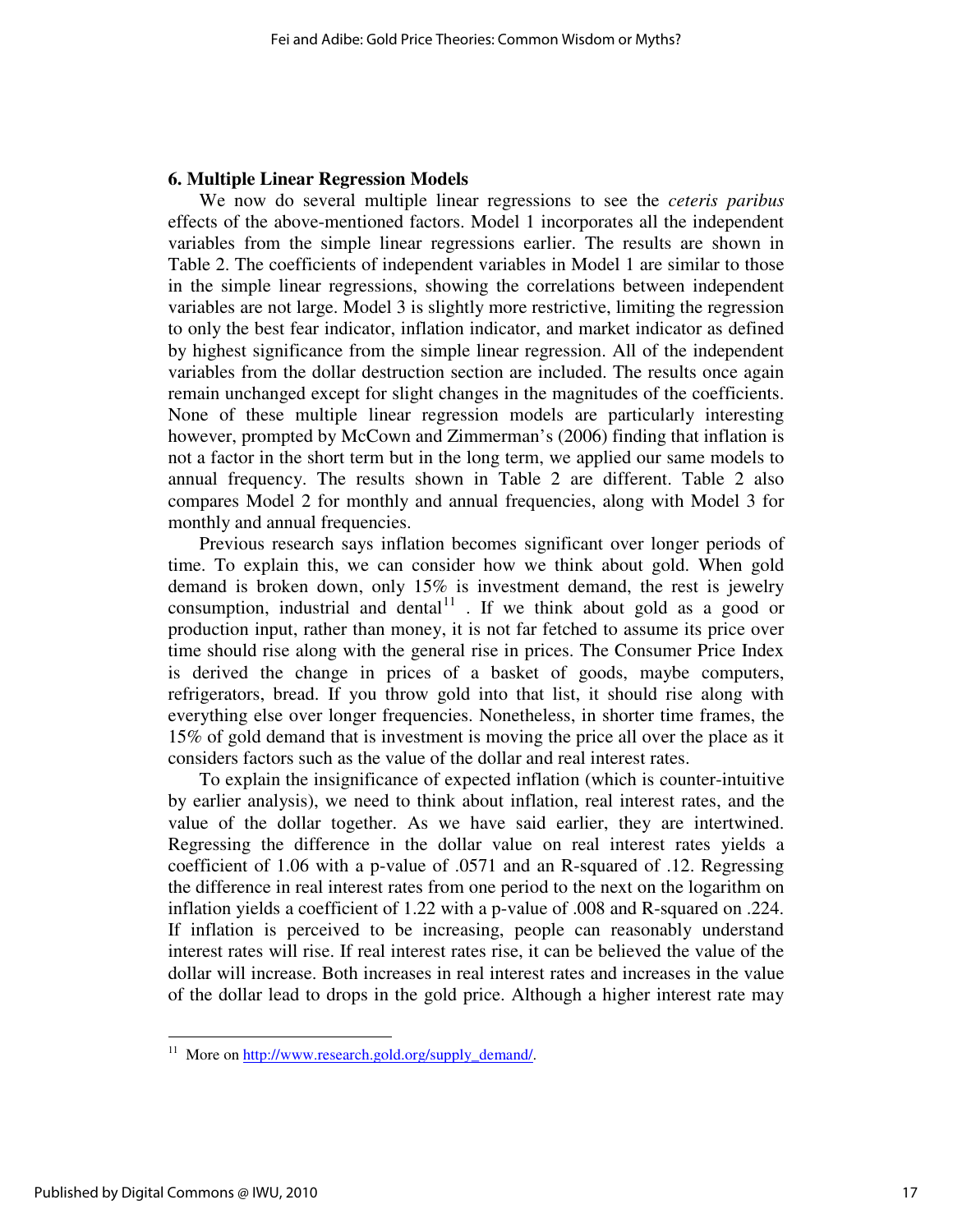lead to higher gold returns in the future, this multiple linear regression is contemporaneous and thus does not capture this effect. Instead, we probably get a lower coefficient on expected inflation due to people anticipating the effects such inflation will have on real interest rates and eventually the dollar.

|                                                                                      | Model 1   |           | Model 2   |         | Model 3   |          |  |
|--------------------------------------------------------------------------------------|-----------|-----------|-----------|---------|-----------|----------|--|
|                                                                                      | Monthly   | Annual    | Monthly   | Annual  | Monthly   | Annual   |  |
| Volatility                                                                           | $-0.01$   | .14       | .00       | .11     |           |          |  |
| Consumer<br>Expectation                                                              | $-.21$    | $-.67$    | $-.18$    | $-42$   | $-.20$    | $-16$    |  |
| <b>Bond</b><br>Premium                                                               | 6.81      | 19.48     | 3.05      | $-.08$  |           |          |  |
| Inflation<br>Expectation                                                             | $-2.58$   | $-9.04$   | .50       | .79     | $-.43$    | 2.87     |  |
| Real<br><b>Interest Rate</b>                                                         | $-4.43**$ | $-6.92**$ | $-3.27**$ | $-3.21$ | $-3.01**$ | $-2.52*$ |  |
| Dollar<br>Value                                                                      | $-5.98**$ | 0.00      | $-6.07**$ | $-.25$  | $-6.21**$ | $-.45$   |  |
| S&P 500                                                                              | 0.80      | 3.14      | .71       | 4.58    |           |          |  |
| Industrial<br>Production                                                             | .52       | 1.36      | .64       | .30     | .26       | .00      |  |
| Cargo<br><b>Freight Rate</b>                                                         | $-.19$    | $-0.29$   |           |         |           |          |  |
| Intercept                                                                            | 30.52     | 68.20     | 25.97     | 39.48   | 27.59     | 18.68    |  |
| R-square                                                                             | 0.08      | 0.50      | 0.07      | 0.36    | 0.07      | 0.25     |  |
| No. of Obs                                                                           | 359       | 29        | 363       | 30      | 363       | 30       |  |
| The dependent variable is monthly/annual gold return. **p-value < .05, *p-value < .1 |           |           |           |         |           |          |  |

Table 2 Multiple Linear Regressions

## **7. A Semi-Structural VAR Model**

In the previous section, we showed very roughly the correlation between macroeconomic factors of interest. The above-mentioned multiple linear regression models are not proper for investigating the responses of gold price to changes in those macroeconomic aggregates and vice versa as there is consensus among economists that the price of gold is endogenous. Nevertheless, we are interested in which factors drove up the real price of gold and their relative contribution in different times of history. In order to do so, we perform impulse response functions, variance decomposition (VDC) and historical decomposition (HDC) of the real price of gold using a semi-structural vector auto-regression (VAR) model.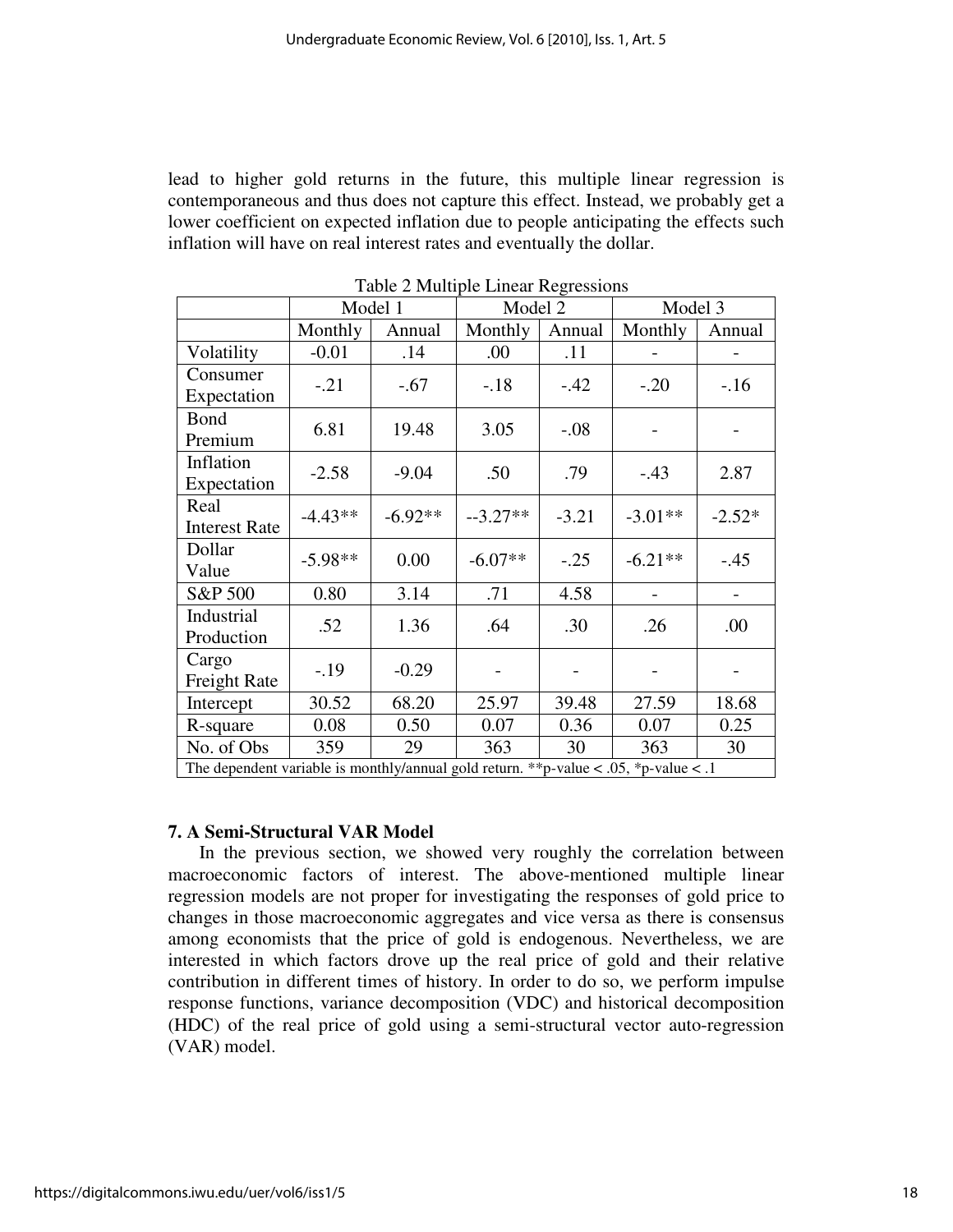#### **7.1. Methodology**

VAR allows us to examine the dynamics between variables in the models with the presence of movements of other variables. The power of a structural VAR is that it can give us mutually independent shocks (structural shocks) which enable us to track how the cumulative effect of one given shock alone on the price of gold. Also, we can identify the contribution of one shock in the price movement of gold at given points in history. We first estimate the reduced form VAR using the least squares method. Then, we orthogonalize the reduced-form errors in VAR using Cholesky decomposition to get the structural errors. By orthogonalization we actually assume a particular recursive relationship, which must be an economically sensible framework. We will defend the structure and assumptions of the model below. For the purpose of this study, we use a semi-structural VAR model because we cannot specify all the structural shocks under the recursive structure. For instance, it is impossible to set apart the influence of real exchange rate *per se* on real price of gold as we know the real exchange rate is endogenous, therefore, any thought of "exchange market shock" cannot be structural.

Given the fitted structural VAR model, we can readily obtain the impulse responses of the return of gold to the specified structural shocks. Furthermore, we can compare the contributions of different structural shocks to variability of return of gold, as measured by the prediction mean squared error. It is meaningful to point out that this kind of forecasting variance decomposition (VDC) is retrospective conclusion; it can only depict the average of a certain sample period. Alternatively, based on impulse response functions, we could put ourselves into certain points in history and computer the cumulative influence of certain structural shocks on return of gold until that time. This is historical decomposition (VDC).

#### **7.2. A semi-structural VAR model**

My semi-structural VAR model consists of five monthly series:  $y_t = (rea_t, \pi_t, r_t^{ante}, e_t^r, P_t^{rg})$ , where *rea<sub>t</sub>* is the dry cargo freight rate index mentioned earlier,  $\pi$ <sub>t</sub> refers to U.S. inflation measured by percentage change of CPI from 12 months ago,  $r_t^{ante}$  denotes the expected (ex ante) real long-term interest rate we discussed earlier,  $e_i^r$  defers to the real exchange rate between U.S. dollar and a basket of major currencies, for which we use "Price-adjusted Trade Weighted Exchange Index" constructed by Federal Reserve Board, and lastly,  $P_t^{rg}$  is the real price of gold (logged). The sample period is January 1973 to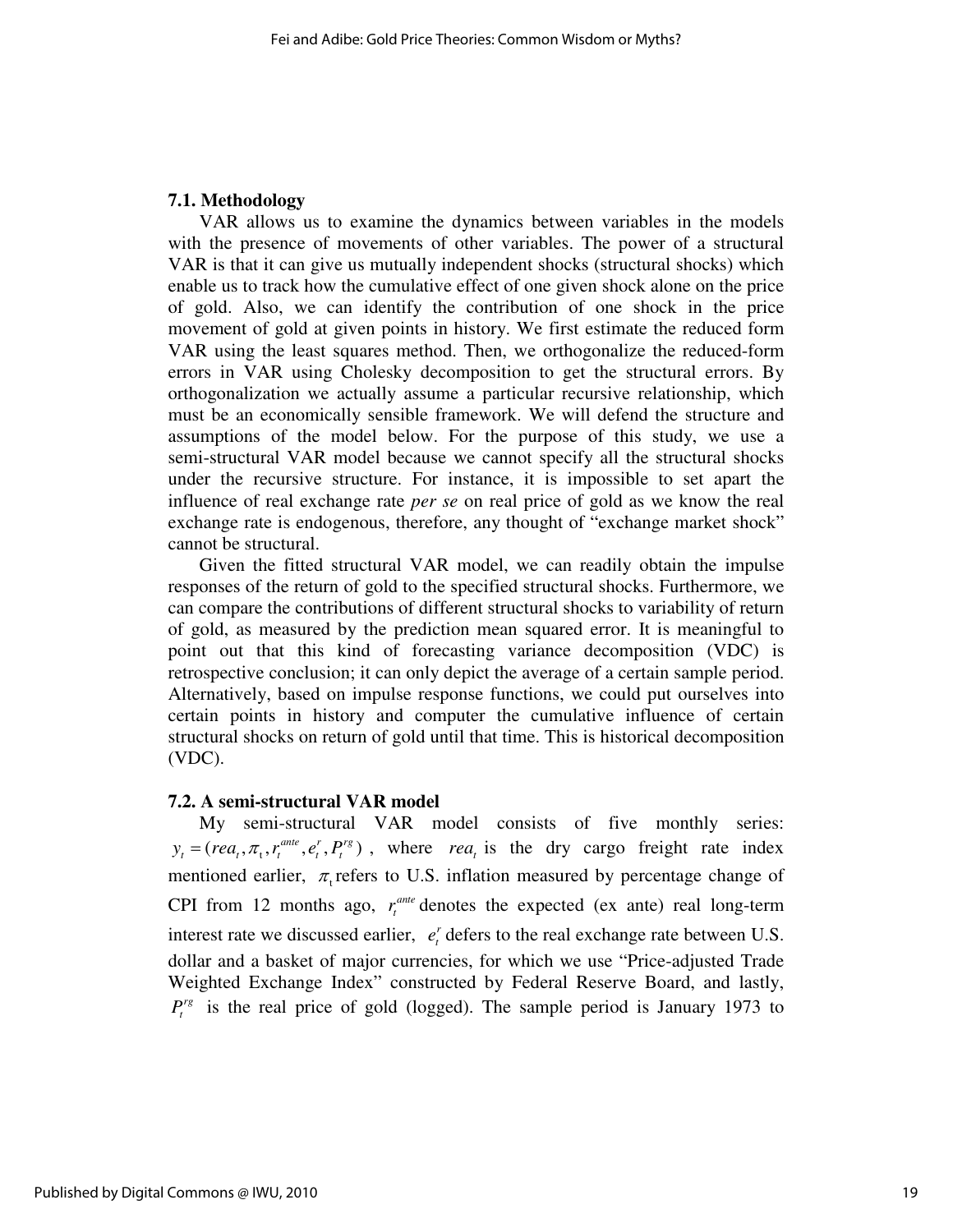December 2007. In estimating the model, I allow lags of up to two years (24 lags, as our data is monthly).

#### **7.3. Identifying Assumptions**

The reduced-form VAR is:

$$
y_t = \alpha + \sum_{i=1}^{24} A_i y_{t-i} + \varepsilon_t
$$

The structural VAR model is:

$$
B_0 y_t = \alpha' + \sum_{i=1}^{24} B_i y_{t-i} + u_t,
$$

where  $u_t$  is mutually uncorrelated.

By some algebra, we can show that  $\alpha = B_0^{-1} \alpha^* A_i = B_0^{-1} B_i$  and  $\varepsilon_t = B_0^{-1} u_t$ . It follows that we can use Cholesky decomposition to transform the variance-covariance matrix of the reduced-form errors  $\sum \varepsilon_i$  into that of structural error  $\sum u_t$ . Specifically,

$$
\varepsilon_{t} = \begin{bmatrix} \varepsilon_{t}^{rea} \\ \varepsilon_{t}^{π} \\ \varepsilon_{t}^{r(ante)} \\ \varepsilon_{t}^{exchange} \\ \varepsilon_{t}^{rgb} \end{bmatrix} = \begin{bmatrix} a_{11} & 0 & 0 & 0 & 0 \\ a_{21} & a_{22} & 0 & 0 & 0 \\ a_{31} & a_{32} & a_{33} & 0 & 0 \\ a_{41} & a_{42} & a_{43} & 0 & 0 \\ a_{51} & a_{52} & a_{53} & a_{54} & a_{55} \end{bmatrix} \begin{bmatrix} u_{t}^{1} \\ u_{t}^{2} \\ u_{t}^{3} \\ u_{t}^{4} \\ u_{t}^{5} \end{bmatrix}
$$

We can name a few of the orthogonalized shocks, namely,  $u_t^1$ ,  $u_t^3$  $u_t^3$  and  $u_t^5$ . 1  $u_t^1$ , which is only related to the change of US industrial production, is referred to as the aggregate demand shock for industrial commodities (aggregate demand shock for short). As commonly postulated, the Federal Reserve bases their targeted interest rate on real economic activity and inflation.  $u_t^3$  is likely represents monetary policy shocks that affect the *ex ante* real long-term interest rate (10-year Treasury bond in this case).  $u_t^5$  reflects innovations other than aggregate demand shocks, monetary policy shocks and some other unspecified shocks underlying inflation and exchange rate that can affect the real gold returns. Presumably it could contain many components. But as I will argue below, the behavior and timing of the estimated shocks were consistent with what the safe haven hypothesis would have predicted. So we name this to be "gold-specific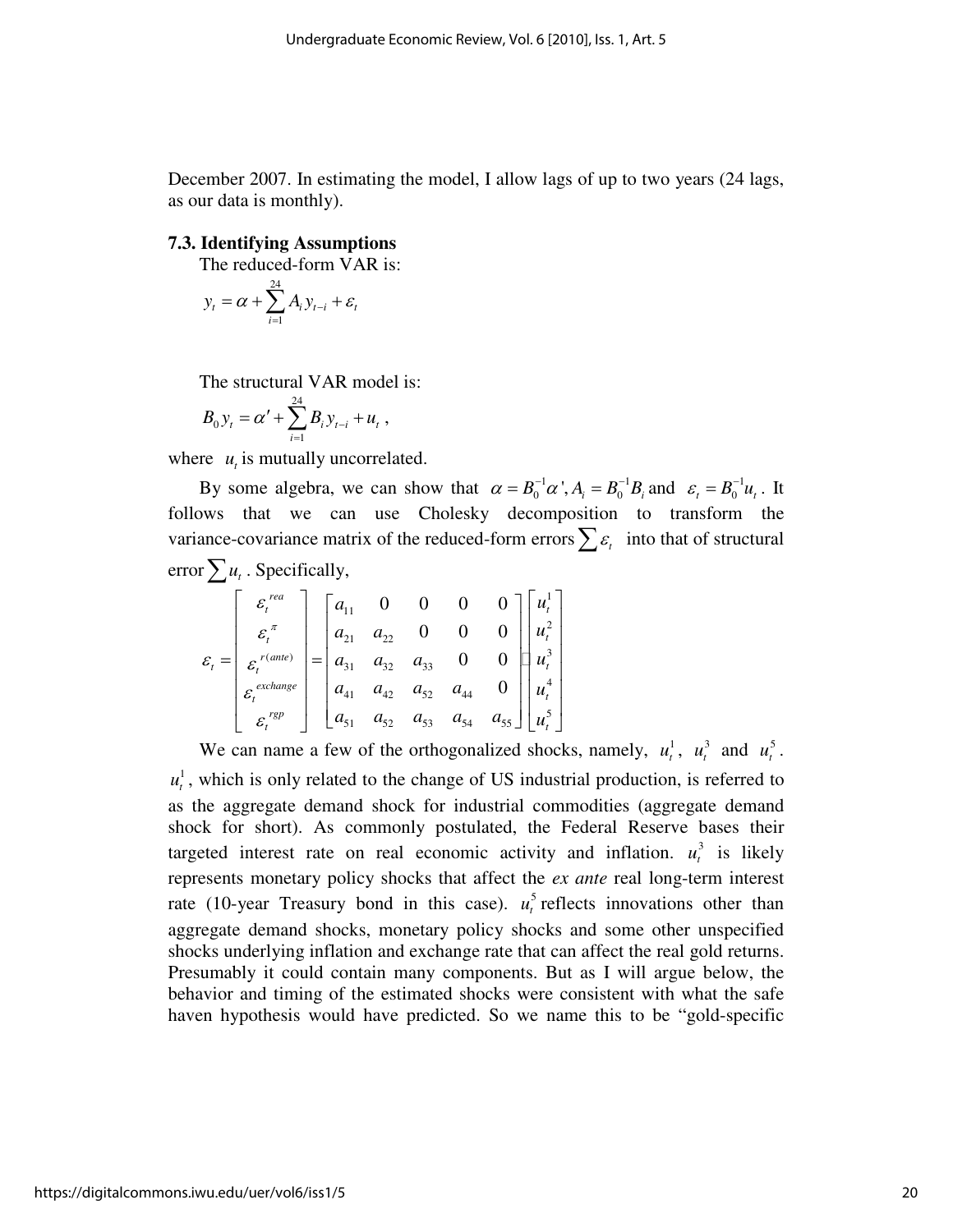demand shock". By the above specification, we impose the following assumptions:

First, we assume that fluctuations in real economic activity, for which the cargo freight rate index is a proxy, can affect inflation, exchange rate, ex ante real interest rate and the return of gold in the same month, but not vice versa. This is very reasonable as manufacturing production tends to behave sticky or sluggish.

Second, we hypothesize that the monetary policy shock and the "residual" structural shock influencing the exchange rate and the gold-specific demand shock will not affect inflation, at least not in the same month. The empirical evidence for this is vague, so we believe that it is acceptable to add this assumption in constructing the model.

Third, we impose the restriction that the gold-specific demand shock and the underlying but unspecified structural shock on exchange rate won't affect the ex ante real interest rate at least in the same month. How the exchange rate and the Fed-monitored T-bond rate interact empirically is an intriguing issue. So this assumption is debatable, but nevertheless, one can hardly rule out this assumption as being one reasonable alternative. Also, we exclude the possibility that gold-specific demand shock can affect exchange rate of US dollar against major currencies, which is not a big matter to our topic.

Lastly, we implicitly postulate that there is no gold supply shock in our model. The rationale for this is that gold is an extremely durable asset. The amount of newly-extracted gold each year is negligible comparing to the stock of gold worldwide, and therefore will hardly affect the price. But we fully understand that this assumption is somewhat presumptuous in the sense that the price of gold is determined mainly by the amount of gold on open market. The change in central bank gold reserves is potentially a huge influence on gold price. But to get an accurate measure and timing of these actions is not easy. There is little research looking into this field, we will try to take this factor into account in our future drafts of this paper.

### **7.4 How Gold Returns Respond to the Specified Shocks**

Figure 6 plots the impulse responses of real price of gold to unit structural shocks. Figure 7 plots the cumulative impulse responses of real price of gold to unit structural shocks. (See on the next page)

An unexpected aggregate demand expansion of industrial commodities, which often associates with global economic expansion, will cause gold returns to fluctuate in the first twenty months; mostly it will drag it downwards. After twenty months, the expansion will lift gold returns, but very modestly. From the cumulative graph, we can see an aggregate demand shock will lower gold returns. This pattern seems to verify the story of negative beta asset, which claims the movement of gold price is in the opposite direction to most other commodities.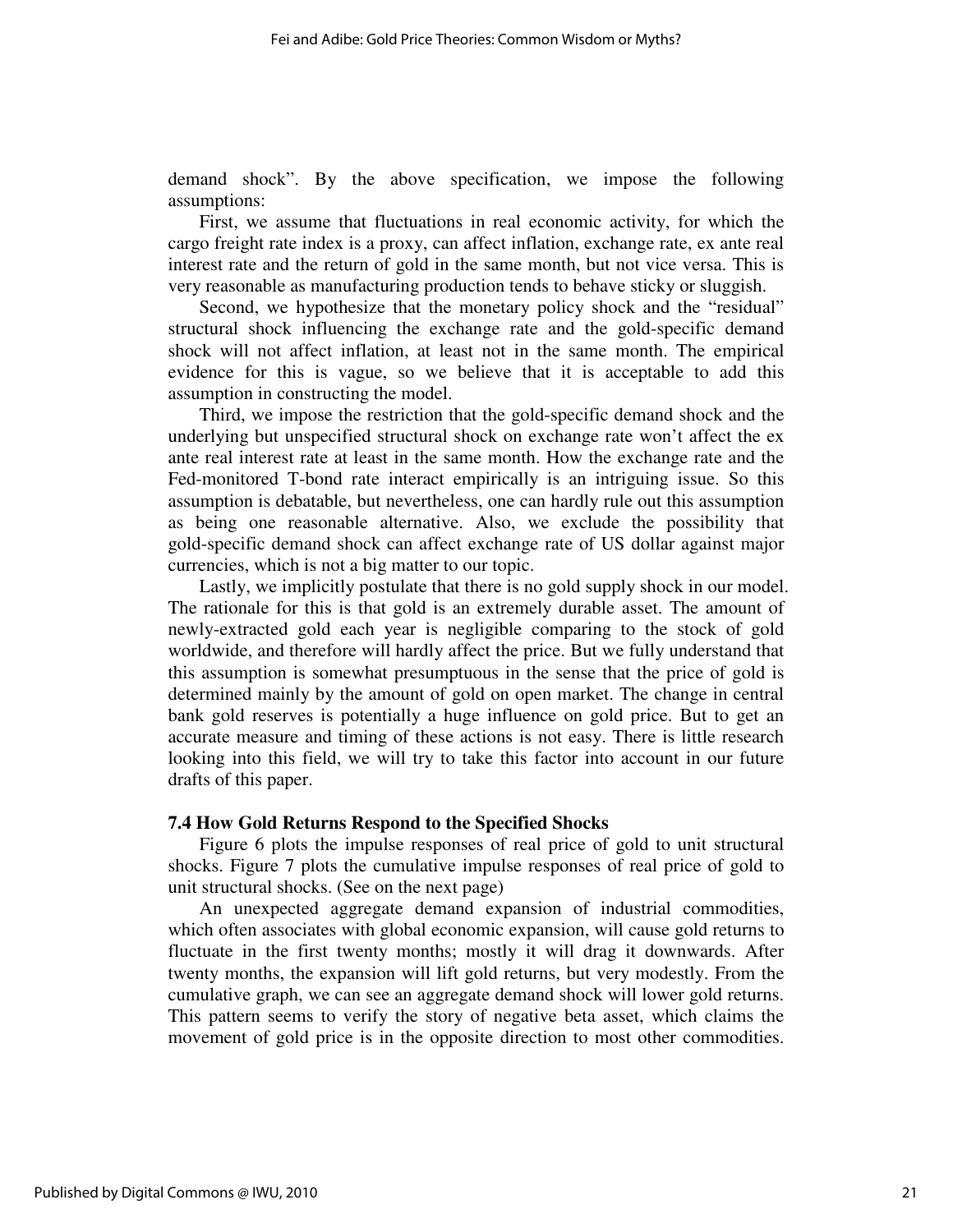But notice the magnitude of the effect is not very noticeable, even in the starting months. Without the bootstrap confidence intervals, we cannot judge whether it contradicts the zero-beta asset conclusion stated earlier.



Figure 7 Cumulative Impulse Responses of Various Structural Shocks Aggregate Demand Shock (cumulative)

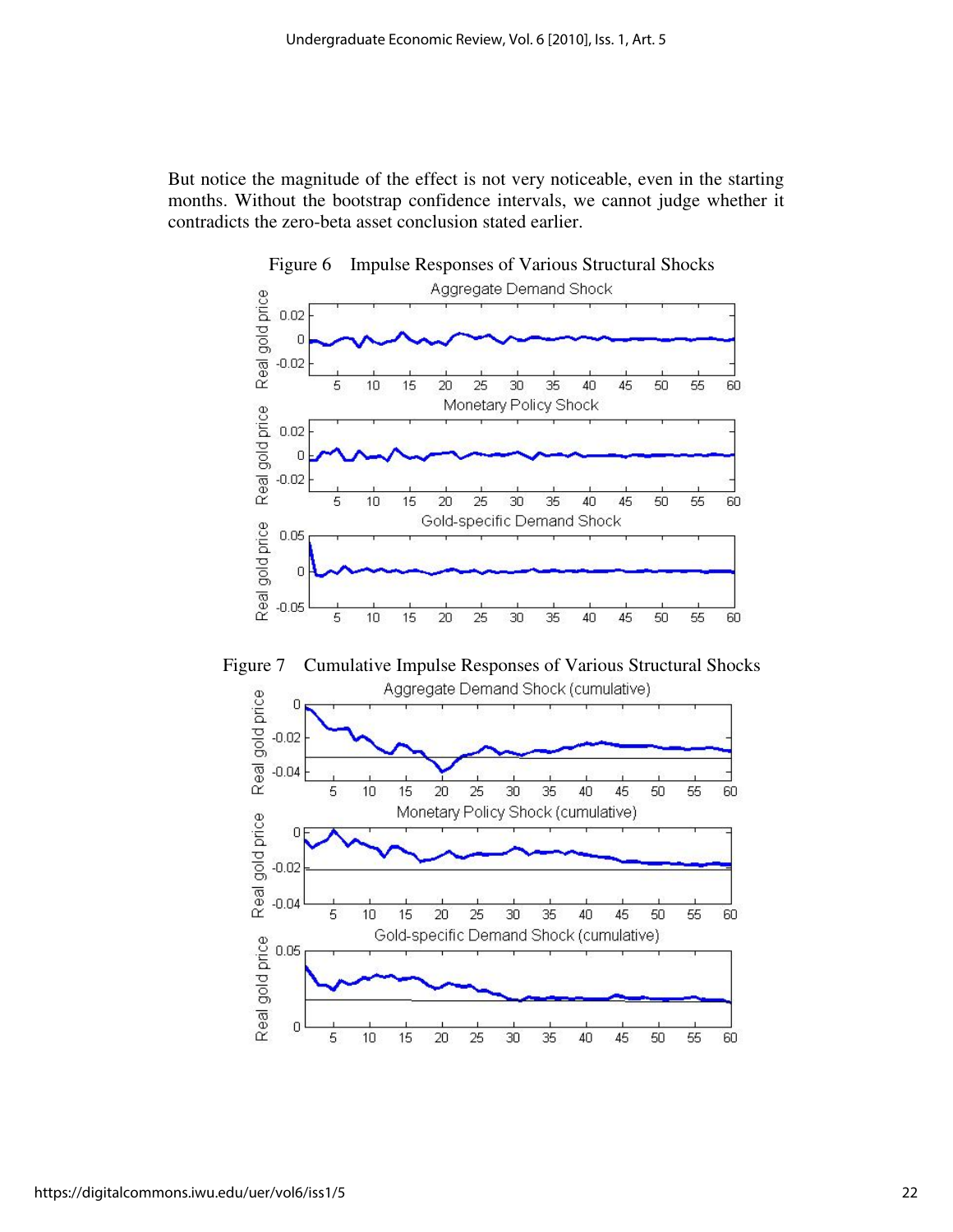An unanticipated monetary expansion will have a similar effect on gold returns as the aggregate demand shock does: it will modestly disturb gold returns. The effect will diminish after about twenty months. Cumulatively, a positive monetary policy shock (loosening the money supply) will lower gold returns, which is consistent with the economic theory such as Capital Asset Pricing Model: the monetary expansion will lower the return of Treasury securities. In equilibrium, gold should also have lower returns, but in the short-term, there is an expected substitution effect, driving gold returns up and down. Again, the monetary policy shocks are of a very modest magnitude.

The gold-specific demand shock will have an immediate significant positive effect on gold returns, but that effect diminishes very quickly, within two or three months. This resembles the sensitive and ever-changing sentiment in the financial market and its effect on gold returns. The historical decomposition will give additional evidence that this shock is likely to be the precautionary demand shock.

#### **7.5 Contribution of Each Shock to the Variability of Return of Gold**

As shown in Table 3, the variability of return of gold is overwhelmingly determined by the unspecified shock relating to exchange rate. In the first ten phases, that unspecified shock accounts for over 90% of the variation. The aggregate demand shock, monetary policy shock and gold-specific demand shock each contribute 3% or so. As forecasting steps increase, the aggregate demand shock plays a bigger role. If we use 200 as a proxy for infinity,  $u_4^t$  still contributes over 62% of the variation. The share of the aggregate demand shock is nearly 21%, the monetary policy shock, 3.5%, the gold-specific demand shock, 4%. This variance decomposition (VDC) table (Table 3) verifies the concurrent correlations we observed in the in simple linear regressions: the fear premium and aggregate demand can explain little of the movement of real gold price.

| Period | $u_1^{\prime}$ | $u_2^t$ | $u^t_3$ | $u_4^t$ | $u_{5}^{t}$ |
|--------|----------------|---------|---------|---------|-------------|
|        | 2.2618         | 0.1557  | 1.5417  | 95.5197 | 0.5211      |
| 2      | 2.0475         | 0.069   | 3.8326  | 92.5343 | 1.5165      |
| 3      | 1.2933         | 0.0563  | 5.4692  | 91.9857 | 1.1955      |
| 4      | 1.0228         | 0.042   | 5.2007  | 92.6111 | 1.1234      |
| 5      | 0.9499         | 0.0955  | 4.8305  | 92.8185 | 1.3055      |
| 6      | 0.8465         | 0.0862  | 4.4274  | 92.8748 | 1.7652      |
| 12     | 4.696          | 0.6195  | 3.0013  | 88.9245 | 2.7587      |
| 50     | 20.0083        | 1.9262  | 2.6079  | 72.7334 | 2.7242      |
| 100    | 19.9422        | 8.5212  | 3.1065  | 64.4125 | 4.0175      |
| 200    | 20.91          | 9.2381  | 3.4905  | 62.2001 | 4.1613      |

Table 3 Variance Decomposition of the Real Gold Price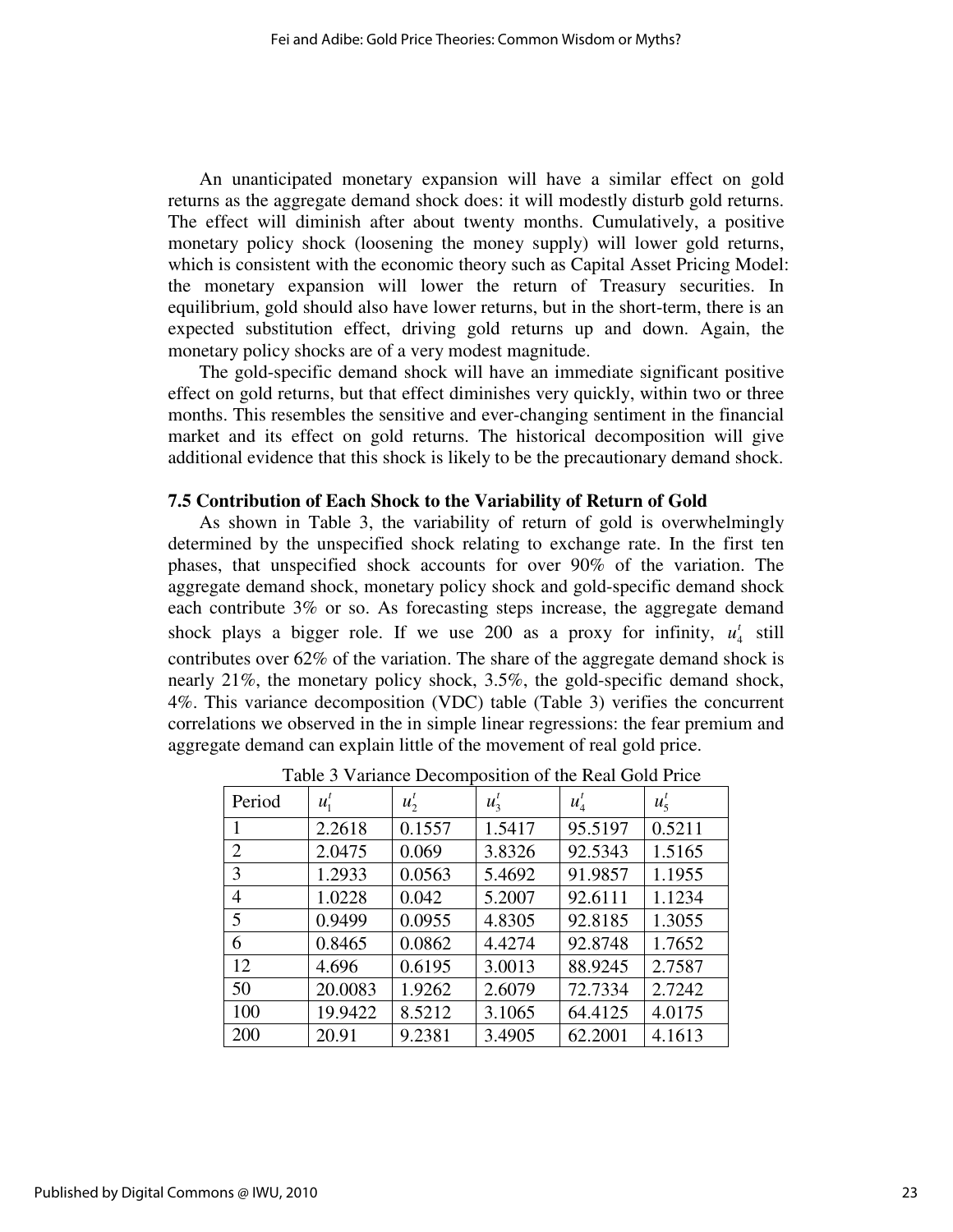## **7.6 The Cumulative Effect of the Specified Shocks on the Return of Gold**

Figure 8 is the historical decomposition of return of real gold. The figure shows that the specified structural shocks could not explain the average movement of real gold price at monthly level that well. There is some evidence that the spikes of real gold price in 1980 are only related to gold-specific demand shock, raising the possibility that the gold-specific demand shock is the "fear" precautionary demand shock. The spike in 1983 can be tracked to both gold-specific demand shock and aggregate demand shock. The downward trending real gold price in 1990s is mostly related to aggregate demand shocks among the three. And the recent boom in gold price since 2005 until the outbreak of the recent recession is related to both aggregate demand and gold-specific demand.



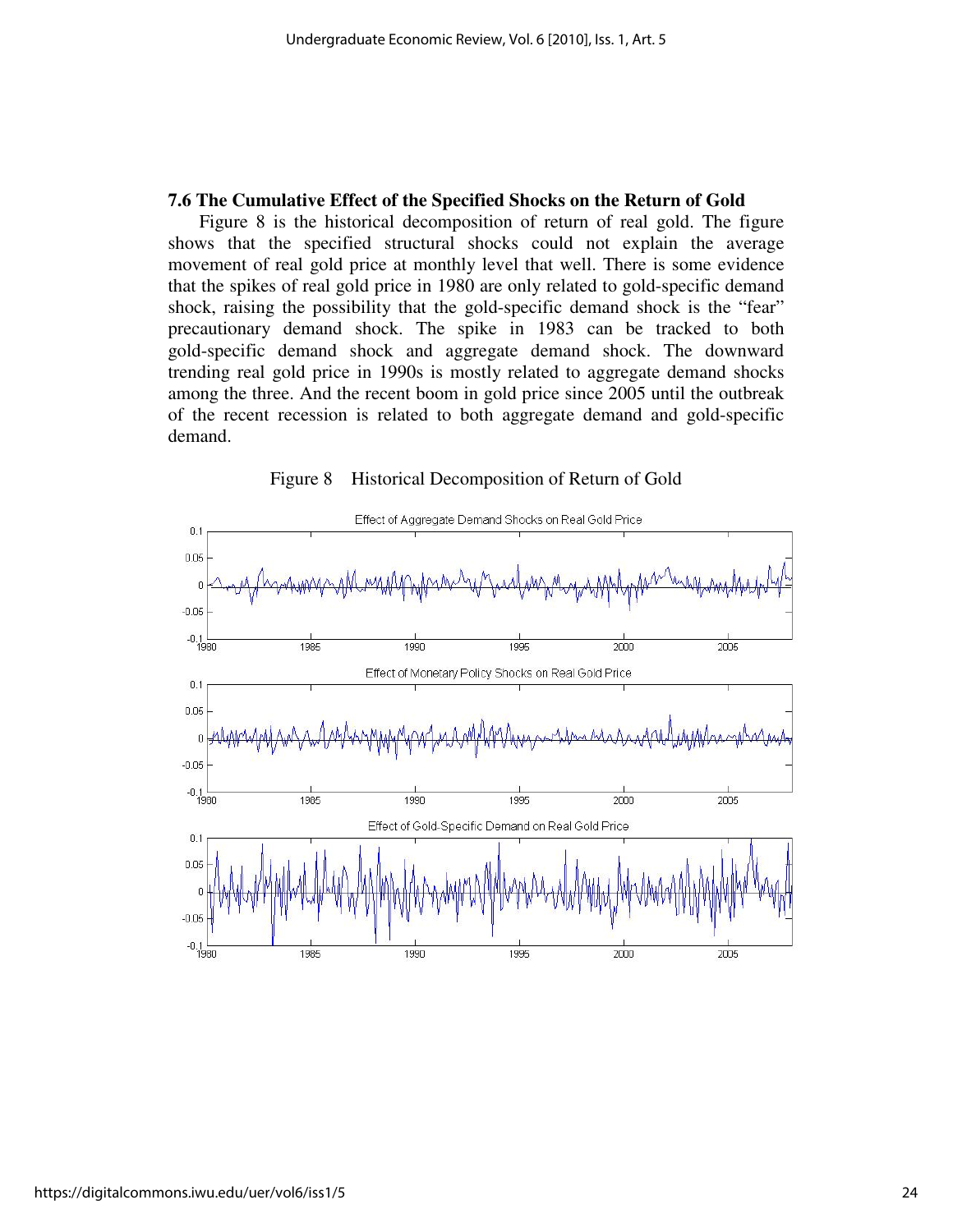### **8. Conclusion**

This paper reexamines several commonly-held opinions about gold price movements. We consider safe haven, inflation hedge, and dollar destruction hypotheses. The safe haven hypothesis claims that gold returns will increase as fear increases. We use three alternative measures of fear: volatility in the S&P 500 Index, the consumer expectation in Michigan Survey of Consumers and Moody's Baa and Aaa bond premium. Gold returns do not have significant correlation with any of these measures. Related to safe haven hypothesis is the idea of gold being a negative-beta asset. We tested this hypothesis with S&P 500 returns, U.S. Industrial Production and Kilian's Dry Cargo Index and rejected it in favor of the zero-beta asset alternative. The inflation hedge hypothesis postulates the negative correlation between expected inflation and the return of gold. Our analysis disproves that hypothesis for shorter term frequencies. We find a very significant relationship between the price movement of gold, real interest rates and the exchange rate, suggesting a close relationship between gold and the value of U.S. dollar. The multiple linear regressions verify these findings.

The decomposition of gold price under a semi-structural VAR model shows that aggregate demand shocks, monetary demand shocks, and precautionary demand shocks have only a modest influence on the price of gold. The unspecified structural shock underlying exchange rates is the driving force of the gold price.

The central message of the paper is that gold's relationships with fear and inflation are not what most people believe. We should not regard gold as a mysterious asset that is immune to fluctuations and behaves uniquely on the market. Rather, we should regard it as another currency, whose value is a reflection of the value of the U.S. dollar and U.S. monetary policy.

#### **References**

1- Ang, A., Bekaert, G., and Wei, M. (2007) "Do Macro Variables, Asset Market, or Survey Forecast Inflation Better?", *Journal of Monetary Economics*, 54 (2007) 1163-1212.

2- Atkeson, A. and Ohanian, L.E. (2001) "Are Philips Curves Useful for Forecasting Inflation?", *Federal Reserve Bank of Minneapolis Quarterly Review,* Vol.25, No.1, Winter 2001, pp.2-11.

3- Barsky, R., Summers, L. (1988) "Gibson's Paradox and the Gold Standard", *Journal of Political Economy*, Vol. 96, No.3. (Jun., 1988), pp. 528-550.

4- Baur, D.G. and Lucey, B.M. (2007) "Is Gold a Hedge or a Safe Haven? An Analysis of Stocks, Bonds and Gold", SSRN Working Paper Series, http://papers.ssrn.com/sol3/papers.cfm?abstract\_id=952289